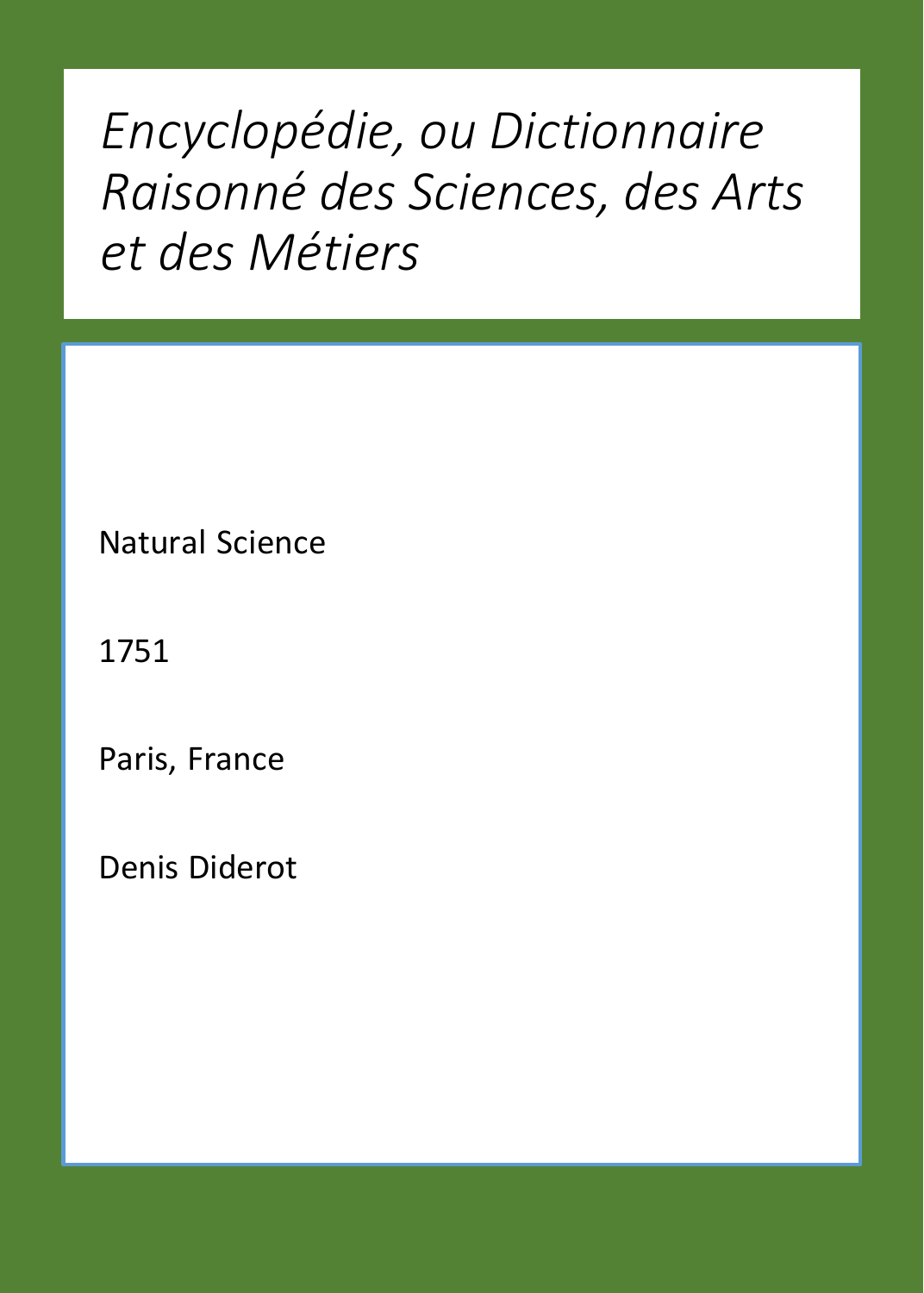## *Dell'elixir Vitæ*

Natural Science

1624

Naples, Italy

Donato d'Eremita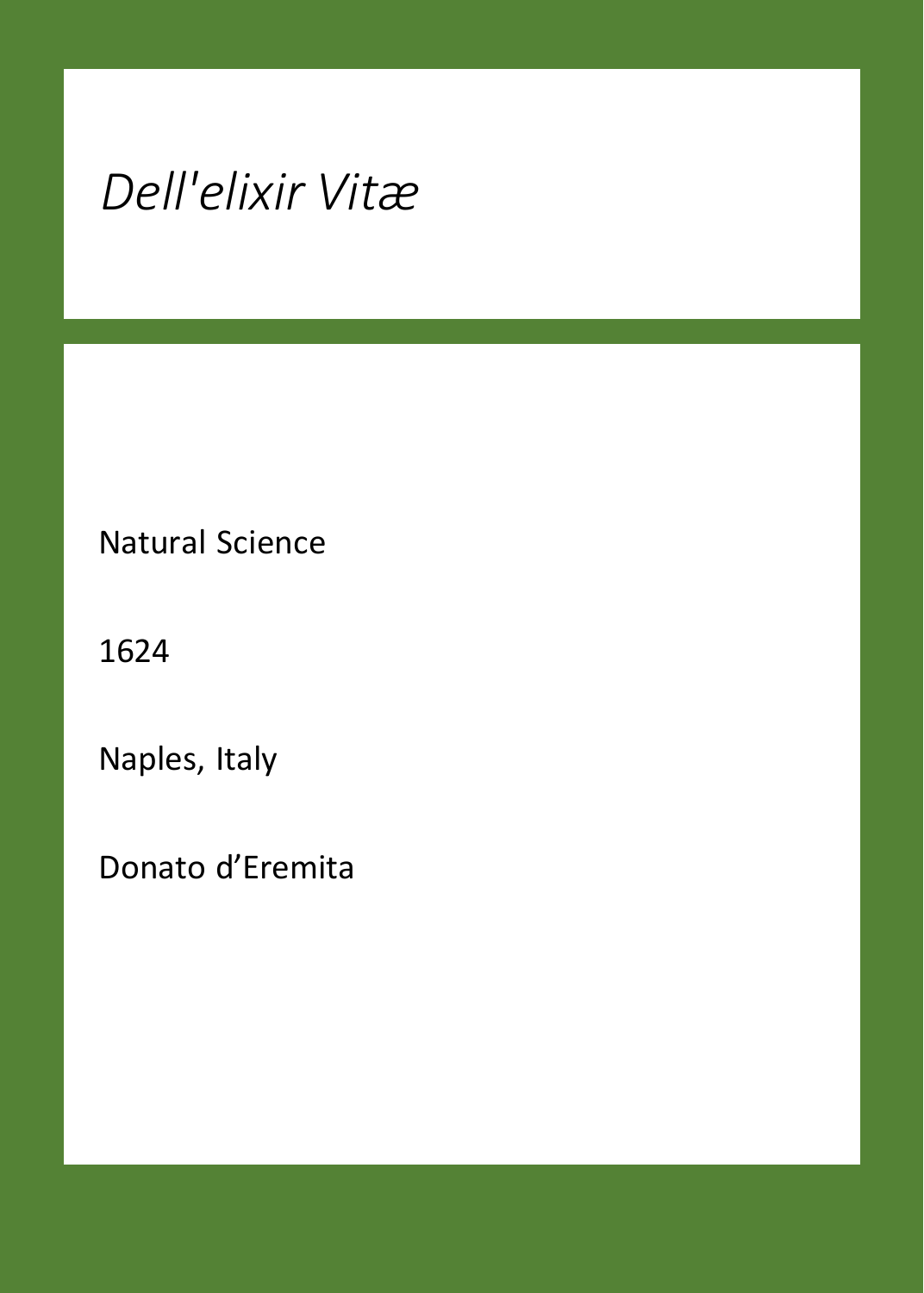## *Birds of America*

Natural Science

1827

Edinburgh, Scotland

John James Audubon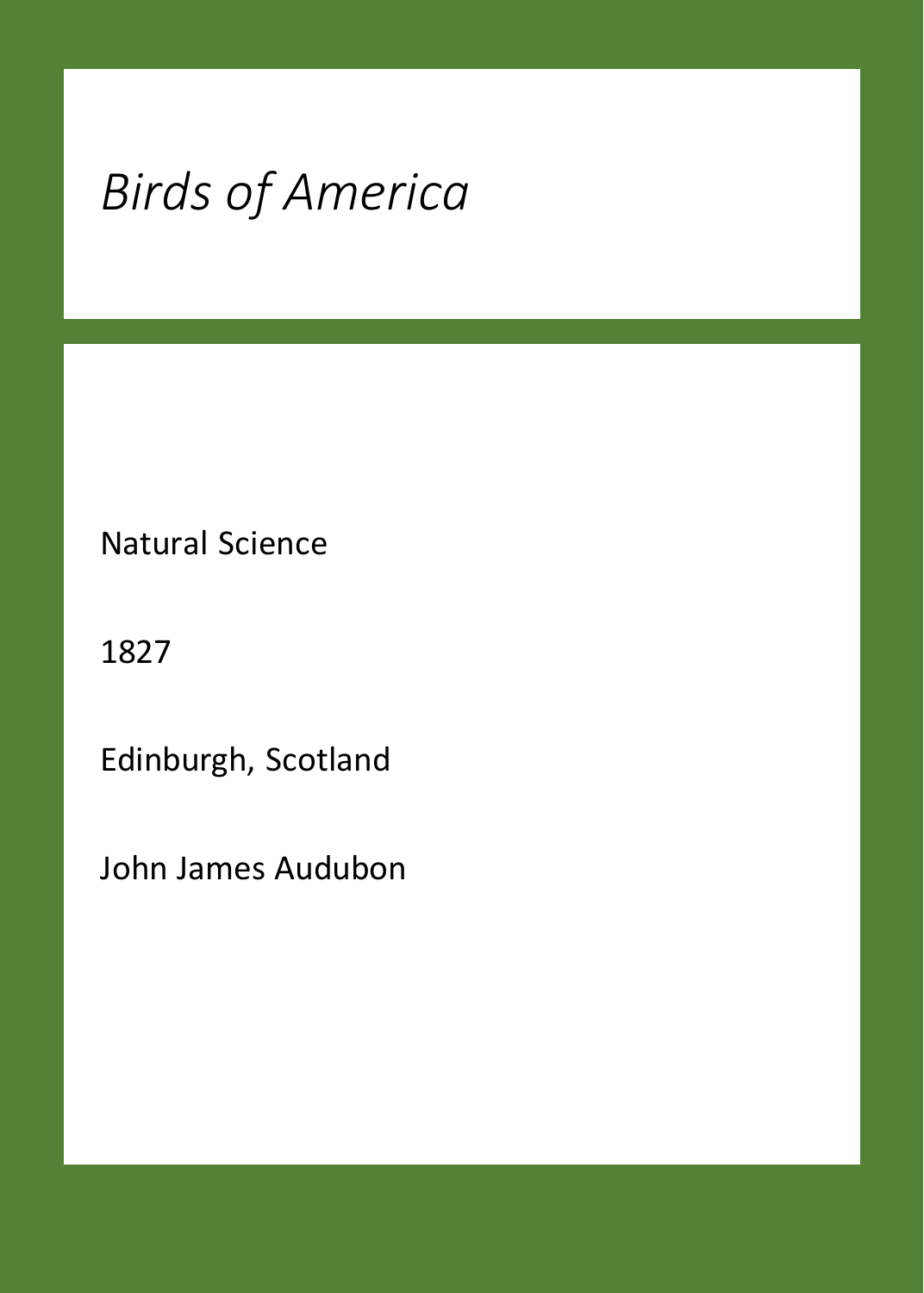### *Le jardin du roy très chrestien Henry IV, Roy de France et de Navarre*

Natural Science

1608

Paris, France

Jean Robin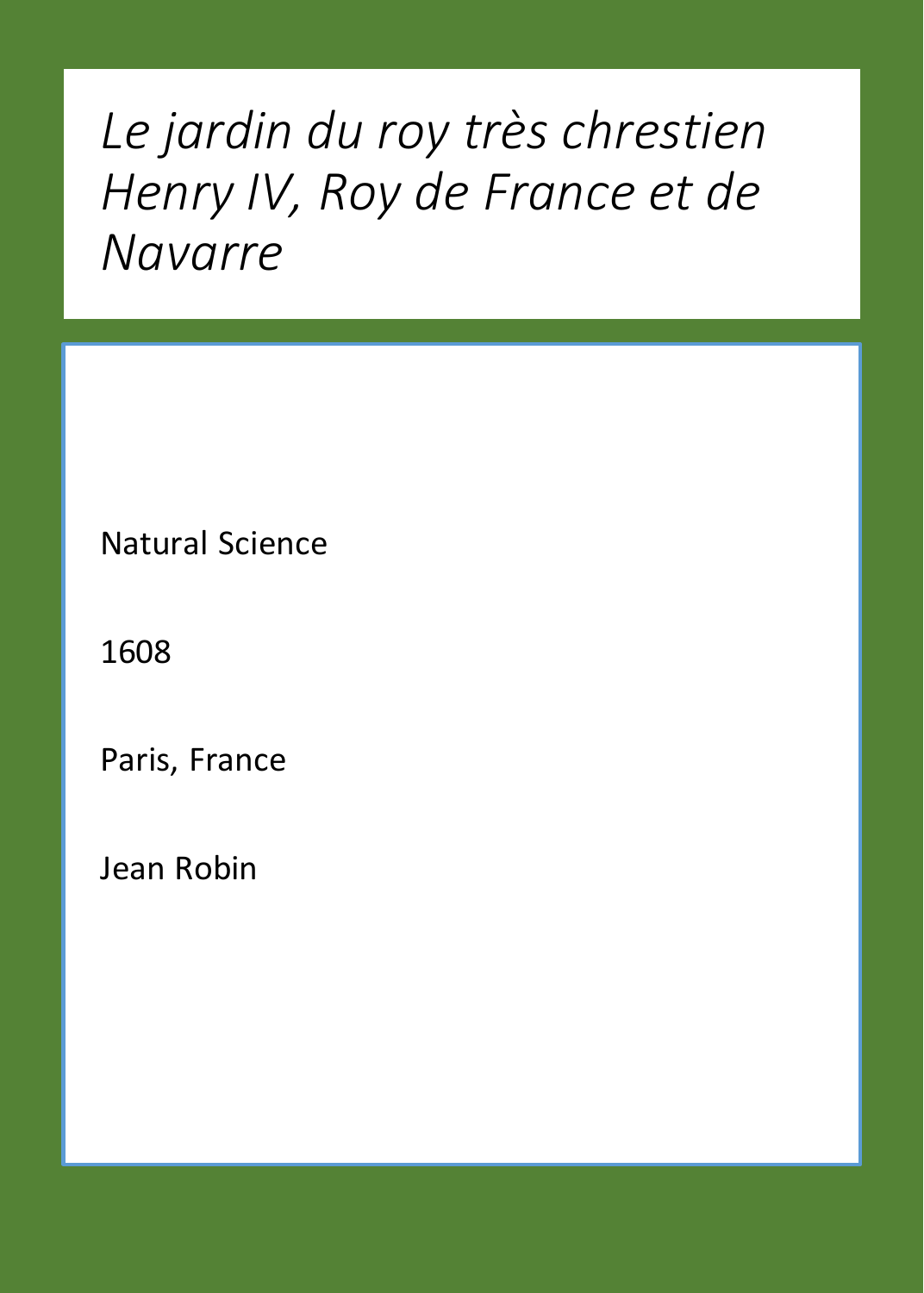### *Les liliacées*

Natural Science

1802

Paris, France

Pierre-Joseph Redouté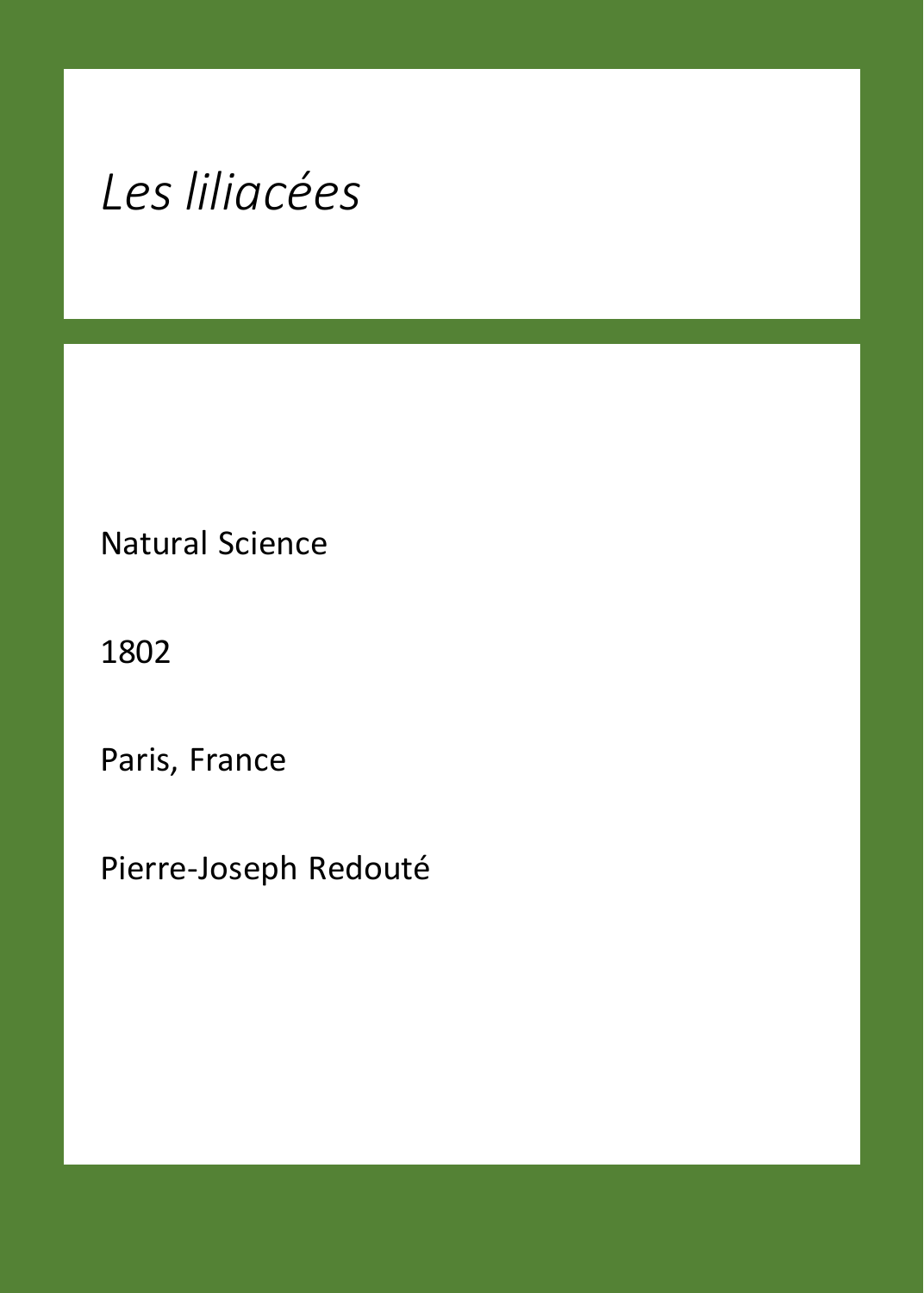# *On the Origin of Species*

Natural Science

1859

London, England

Charles Darwin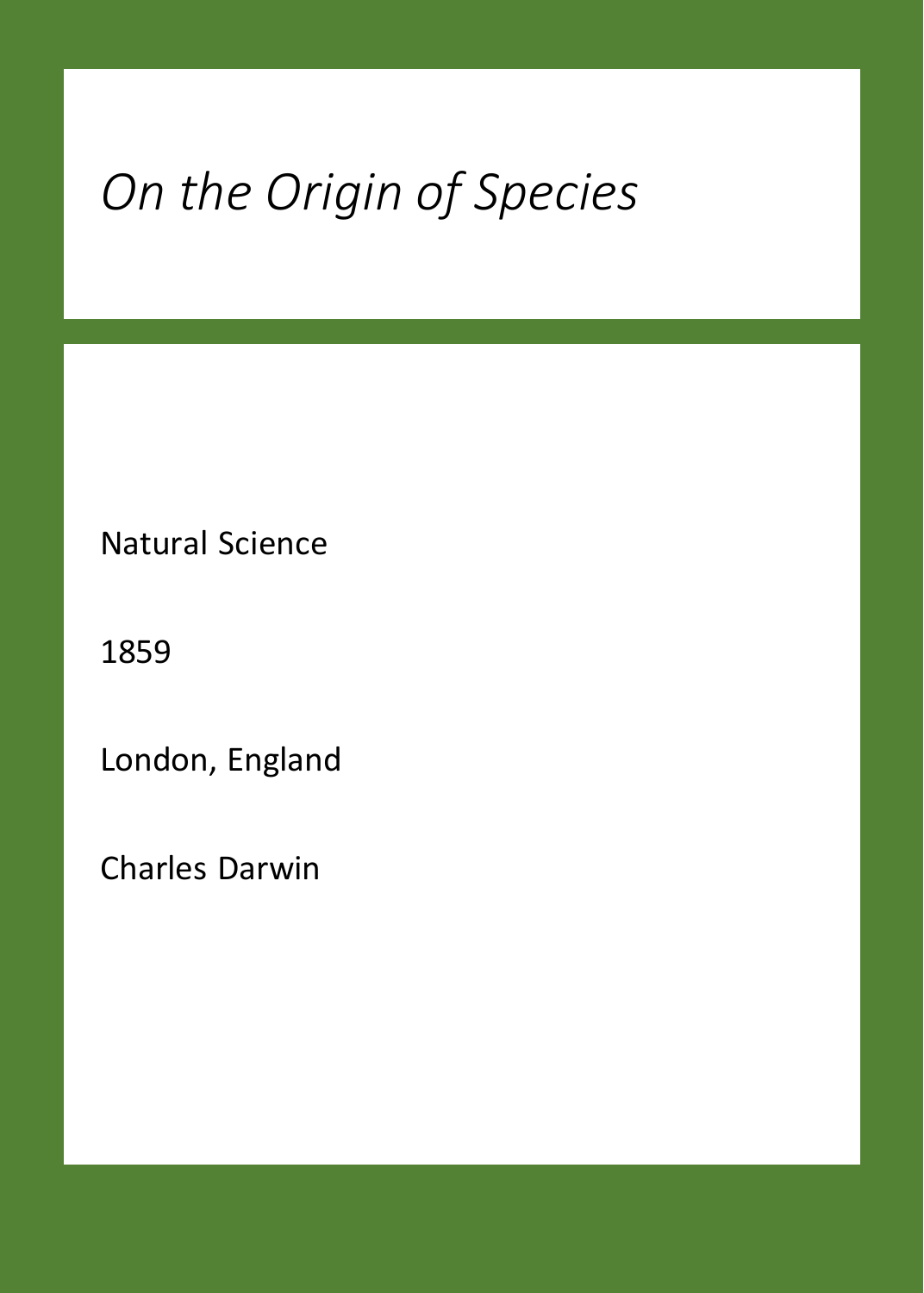## *Traité des Arbres Fruitiers*

Natural Science

1768

Paris, France

Henri-Louis Duhamel du Monceau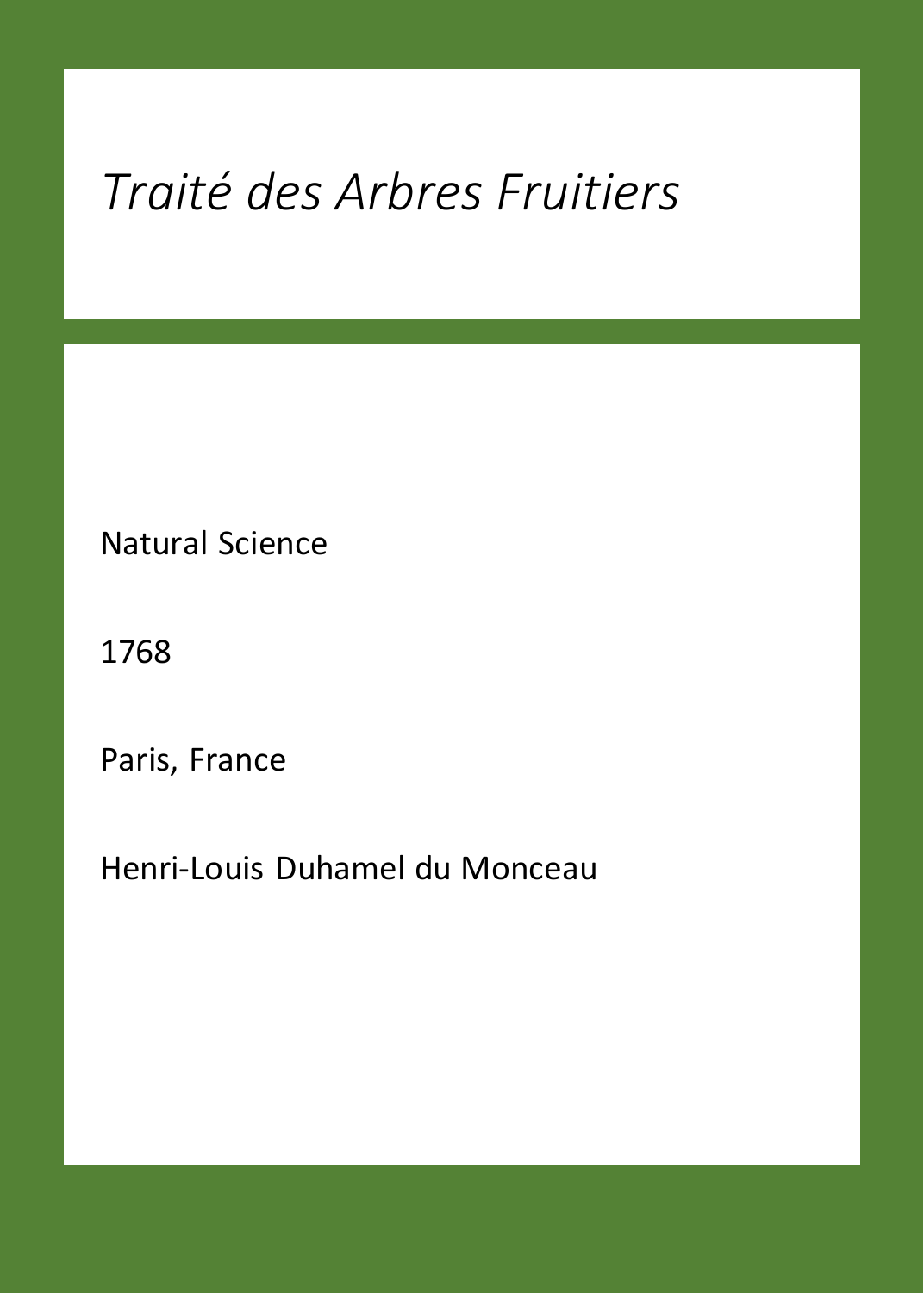# *The character of physical law*

Natural Science

1965

New York, USA

Richard Feynman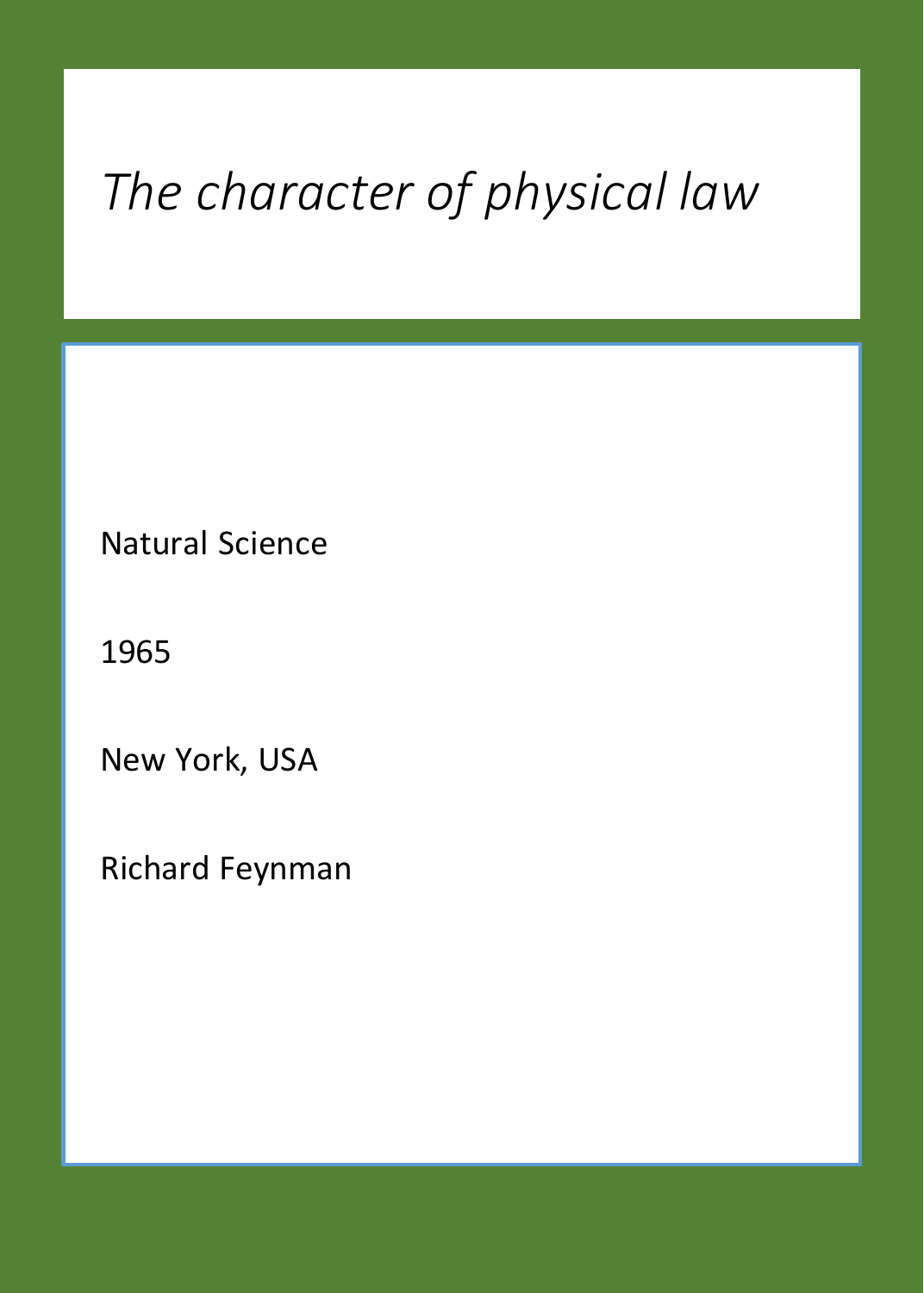## *The Double Helix*

Natural Science

1968

New York, USA

James D. Watson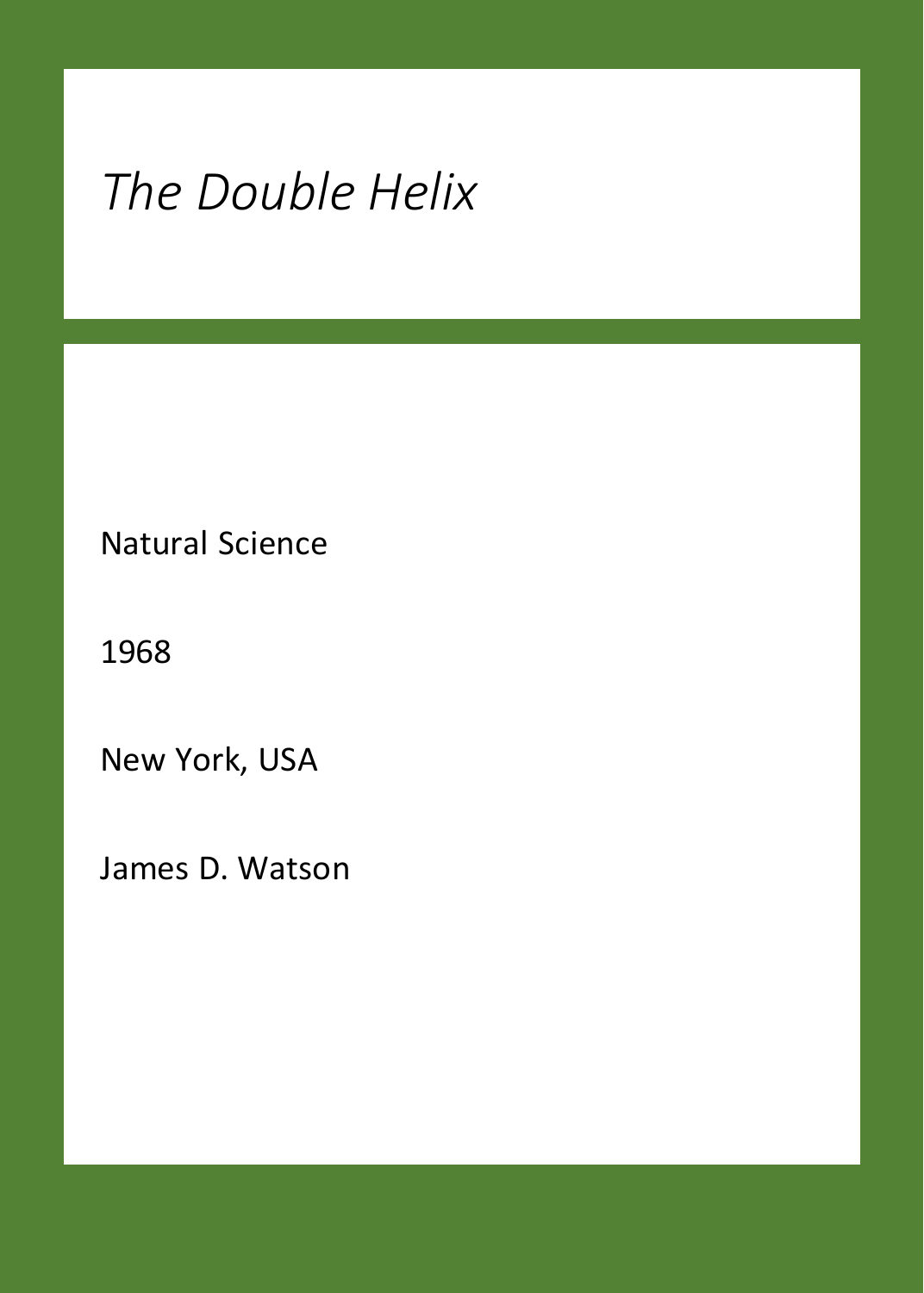### *A monograph of the Meropidae, or Family of the Bee-Eaters*

Natural Science

1884

London, England

Henry Eeles Dresser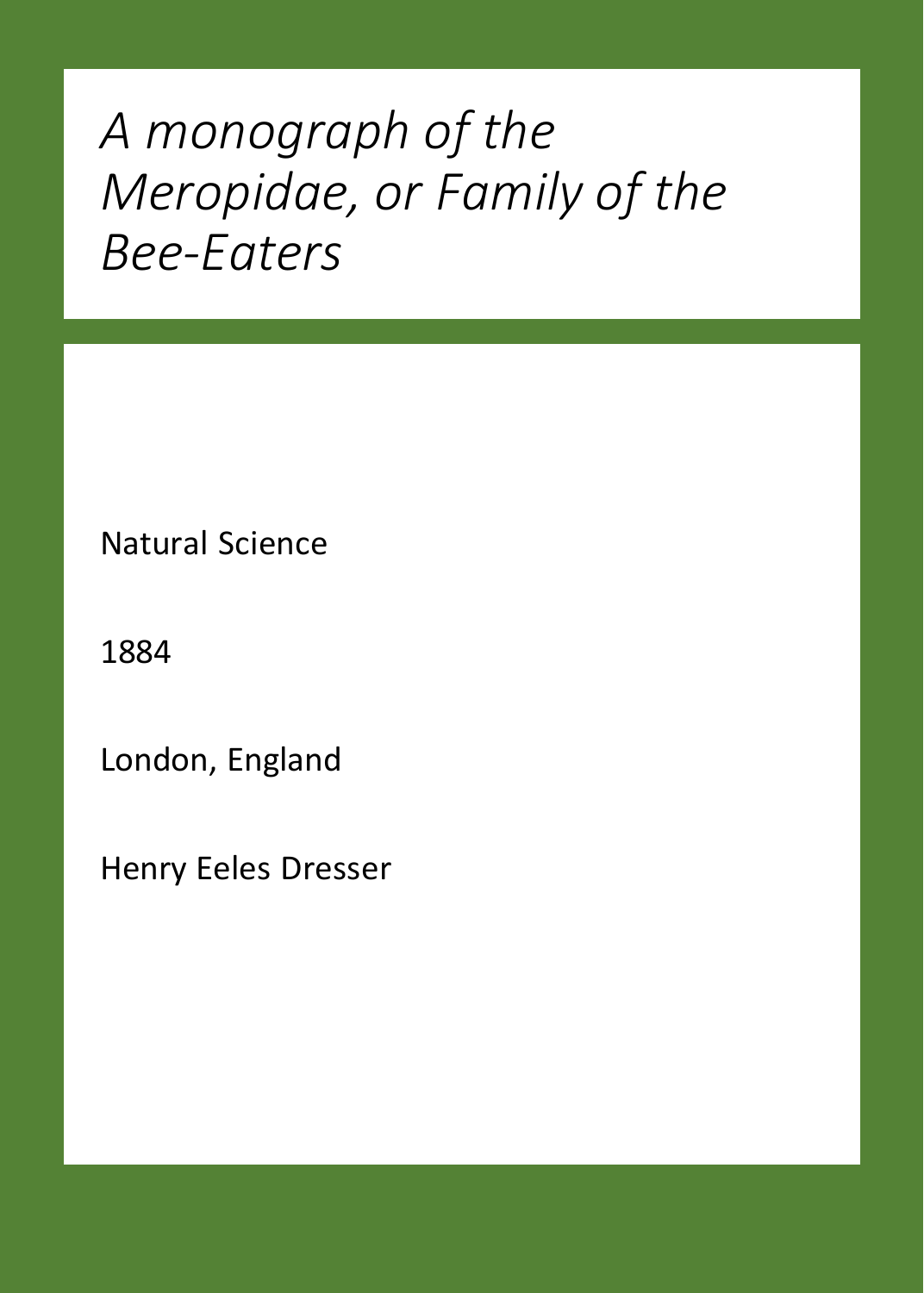# *A brief history of time*

Natural Science

1988

London, England

Stephen Hawking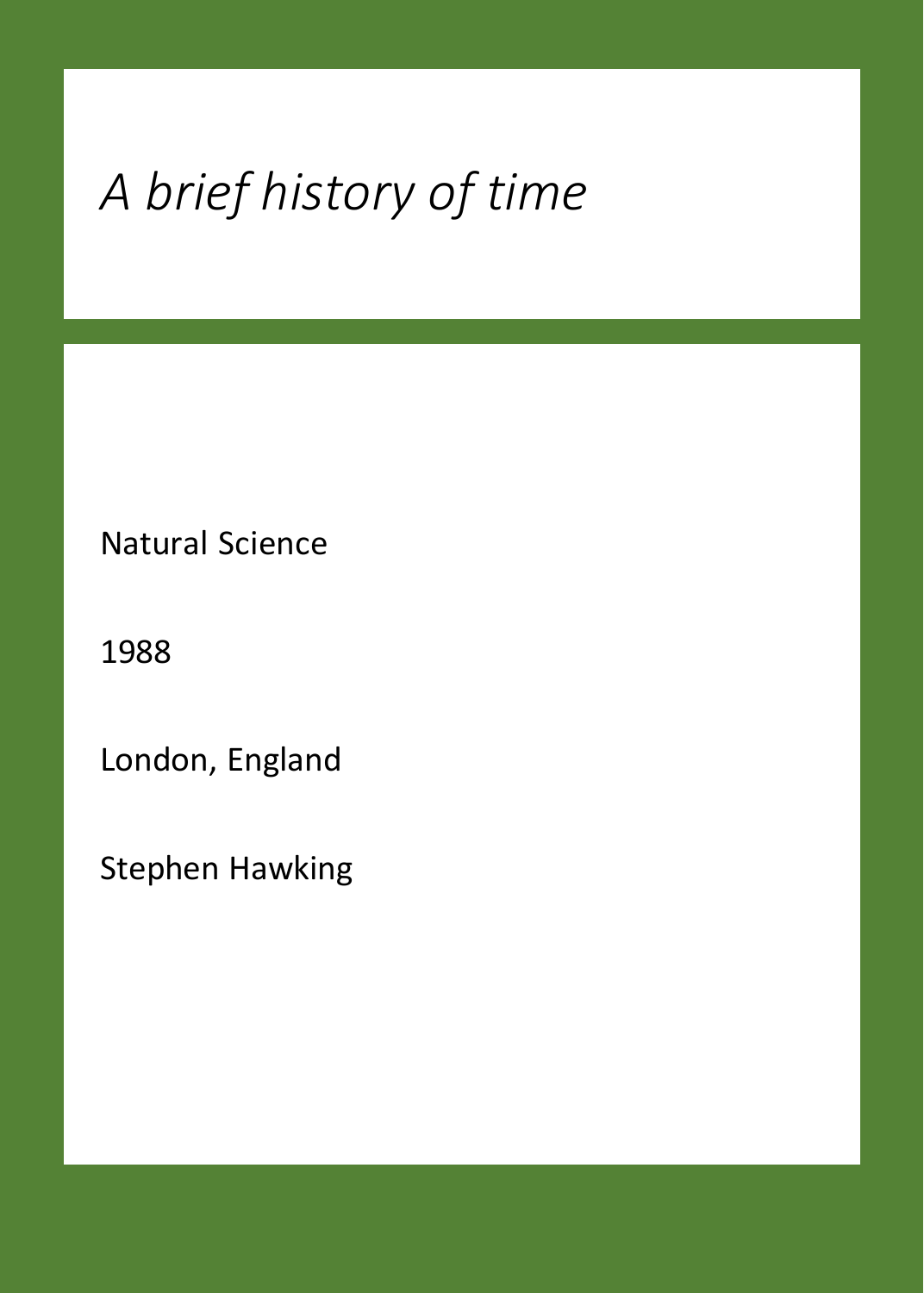#### *Philosophiae Naturalis Principia Mathematica*

Natural Science

1687

London, England

Isaac Newton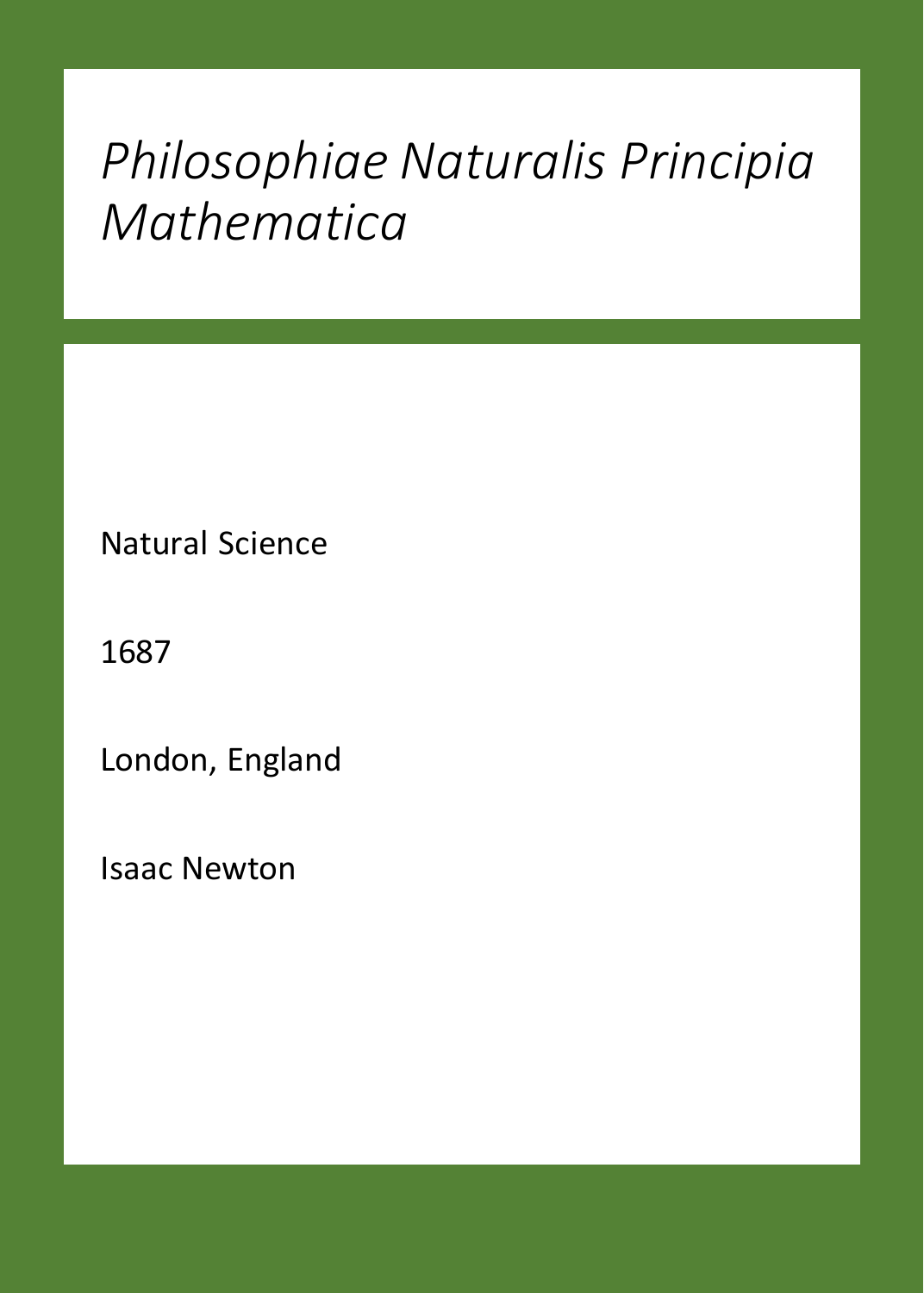## *The Selfish Gene*

Natural Science

1976

Oxford, England

Richard Dawkins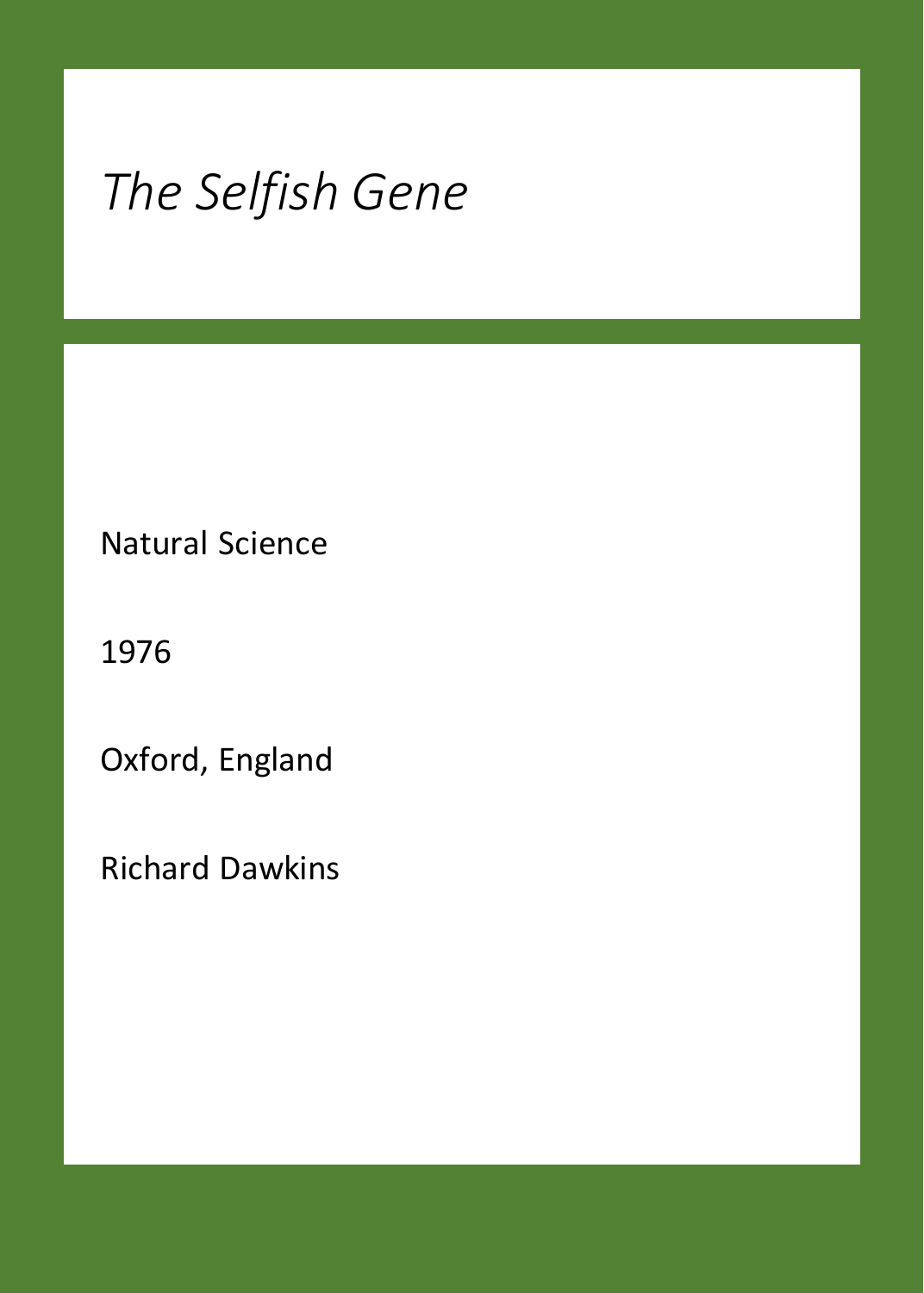### *Istoria e dimostrazioni intorno alle macchie solari e loro accidenti*

Astronomy

1613

Rome, Italy

Galileo Galilei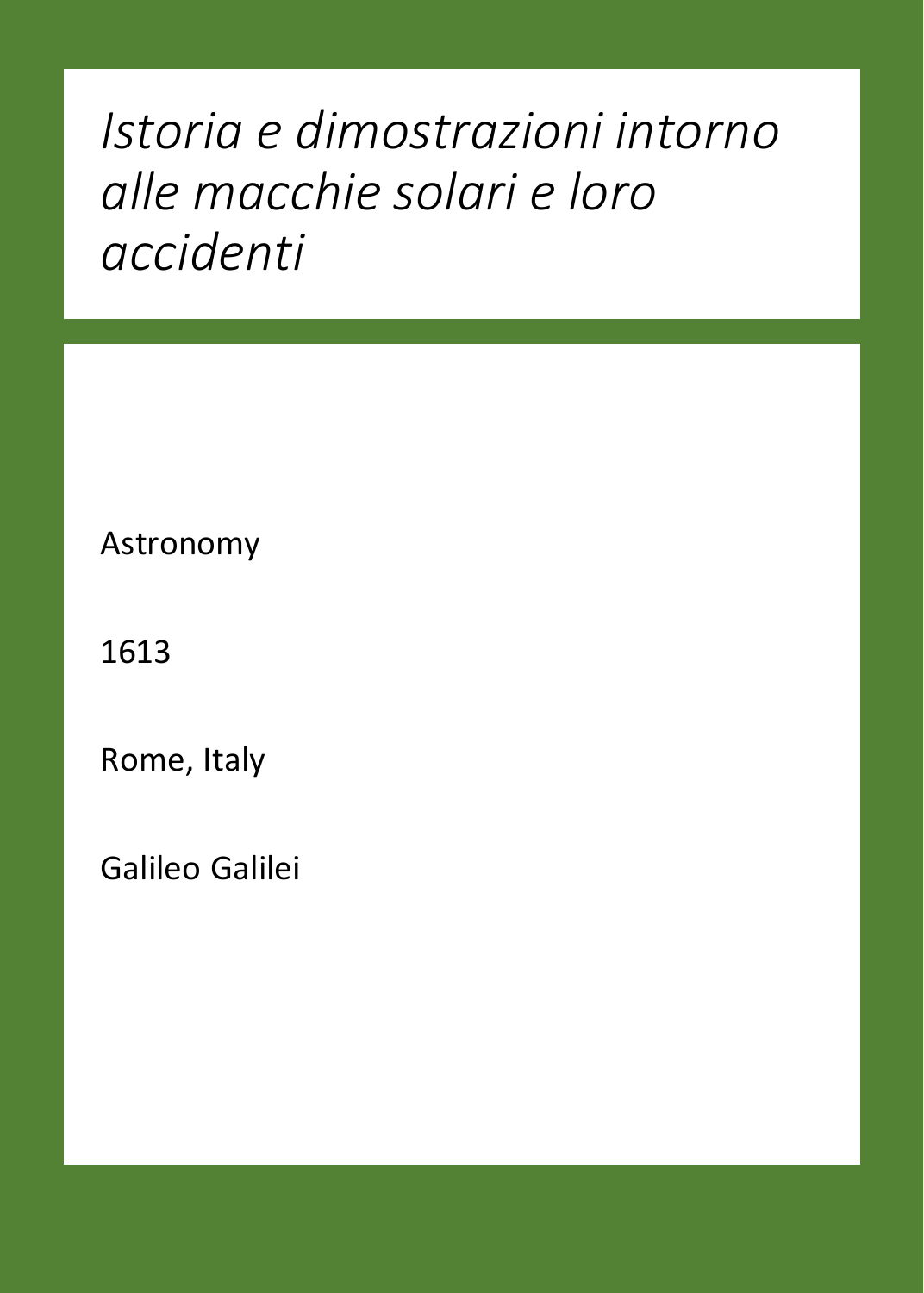## *Harmonices Mundi*

Astronomy

1619

Frankfurt, Germany

Johannes Kepler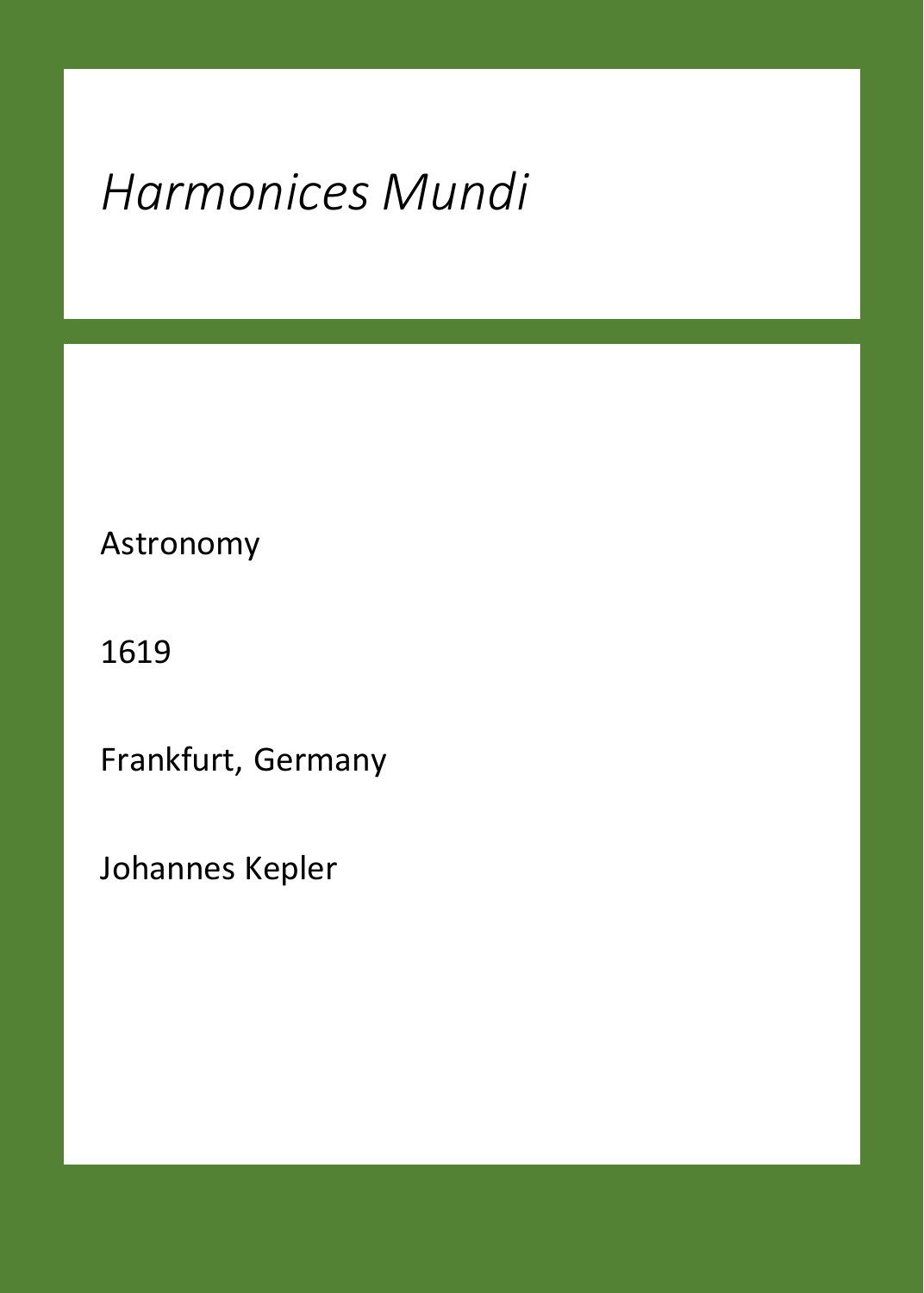## *Sidereus Nuncius*

Astronomy

1610

Venice, Italy

Galileo Galilei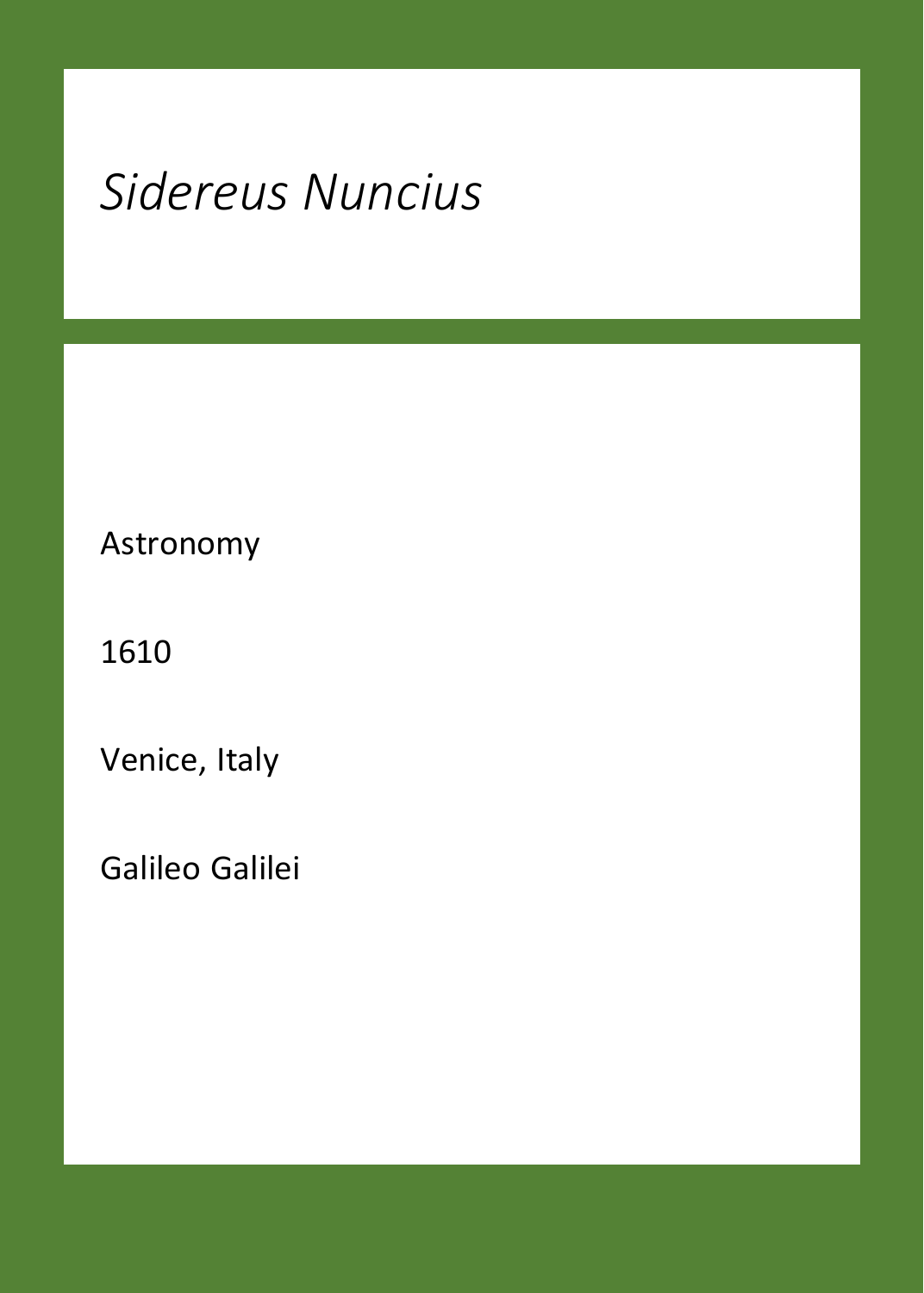## *Histoire des mathématiques*

Astronomy

1758

Paris, France

Jean Étienne Montucla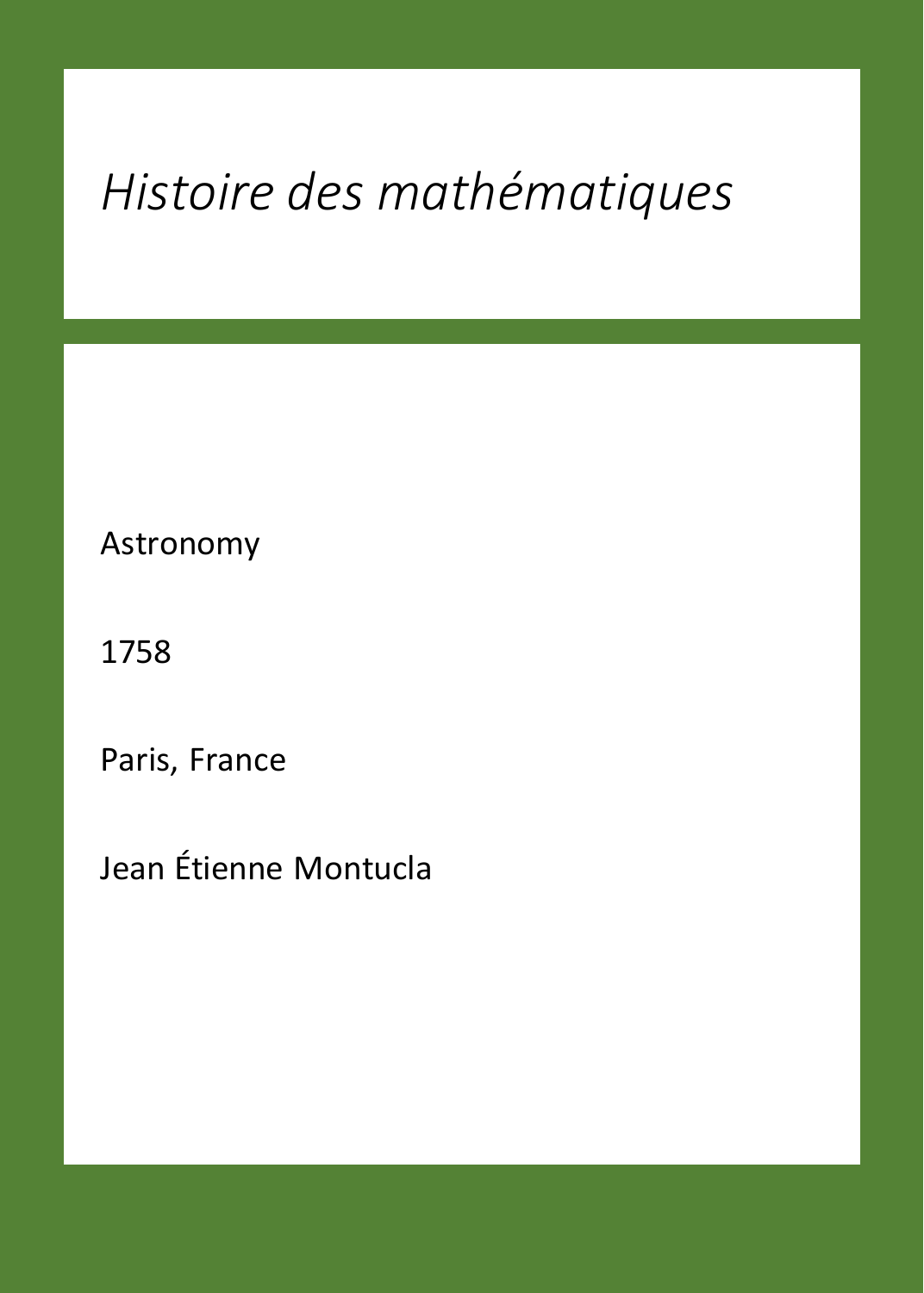#### *Histoire de l'astronomie moderne*

Astronomy

1821

Paris, France

Jean Baptiste Joseph Delambre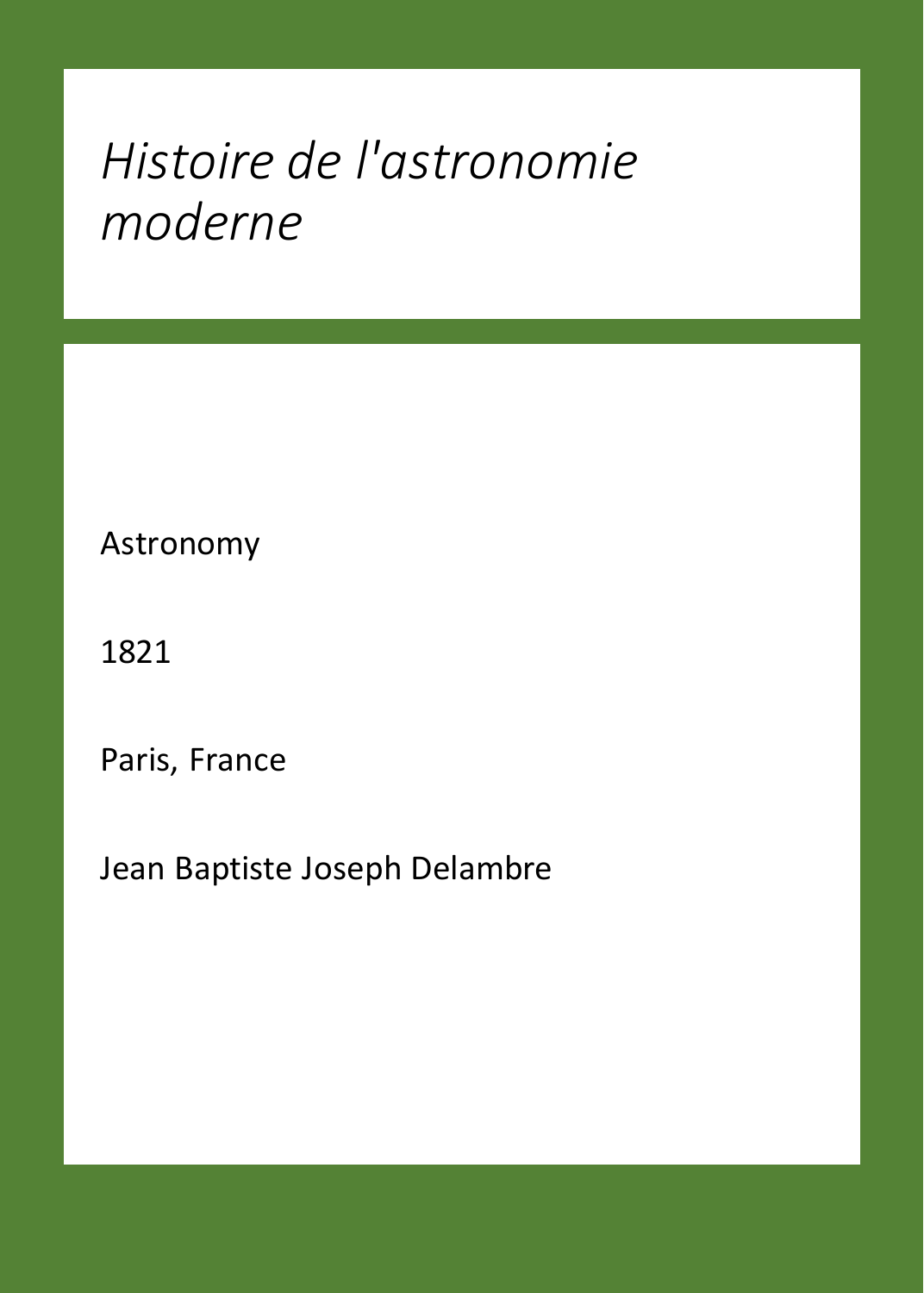#### *The NASA atlas of the solar system*

Astronomy

1997

Cambridge, England

Robert Greeley and Raymond Baston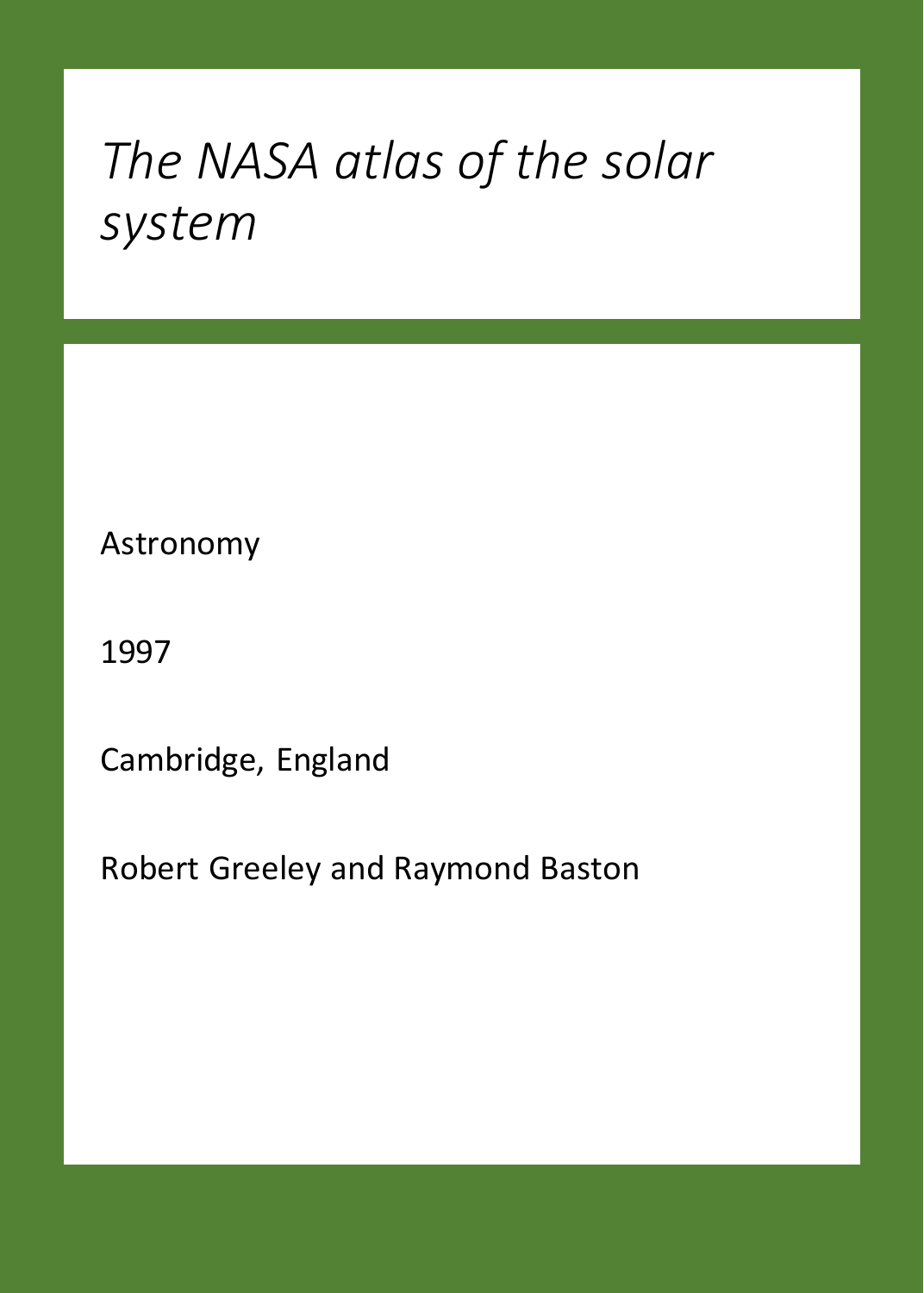#### *Norton's star atlas and reference handbook*

Astronomy

2000

London, England

Arthur Philip Norton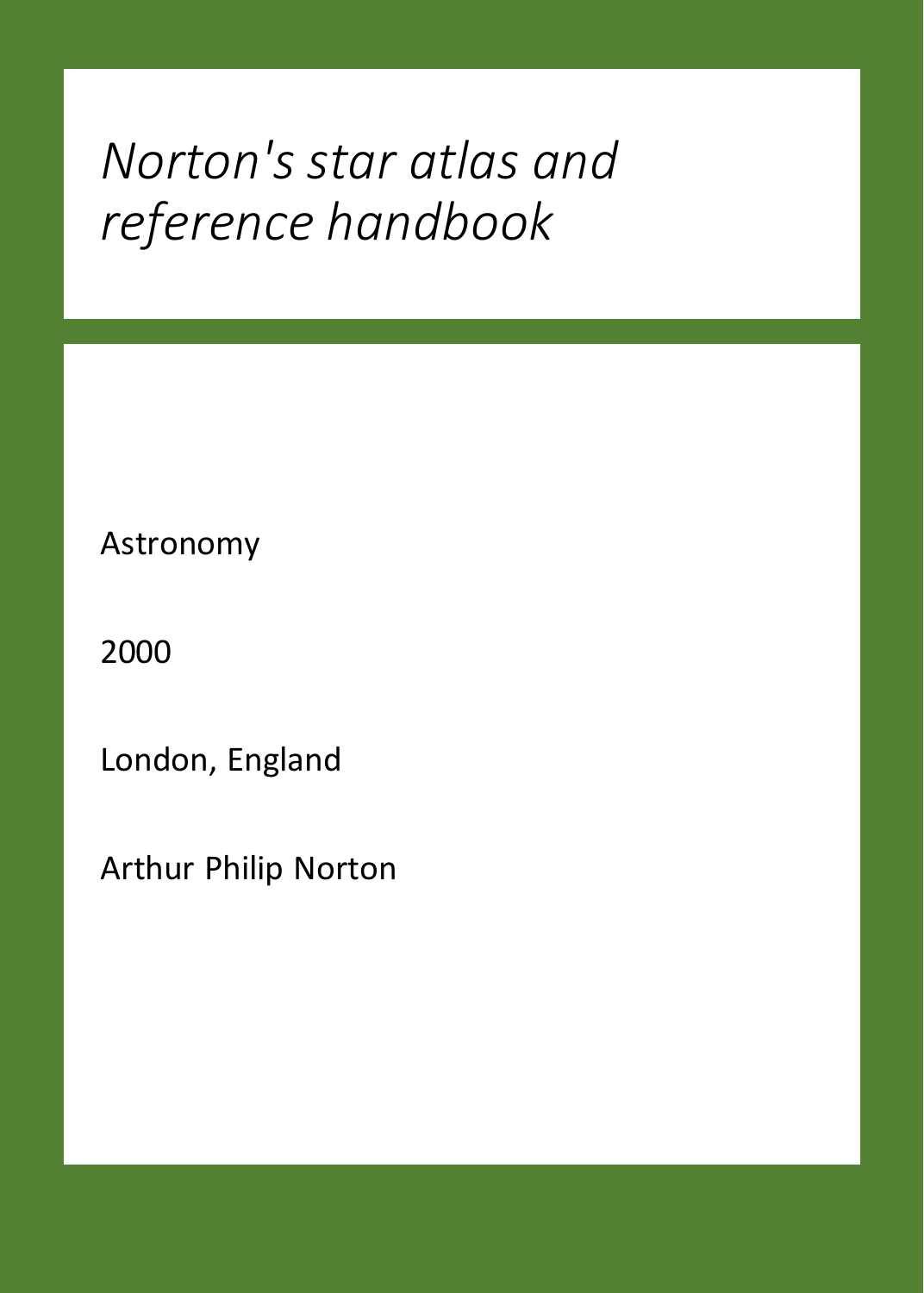#### *Catalog of Nebulae and Star Clusters*

Astronomy

1774

London, England

Sir John Herschel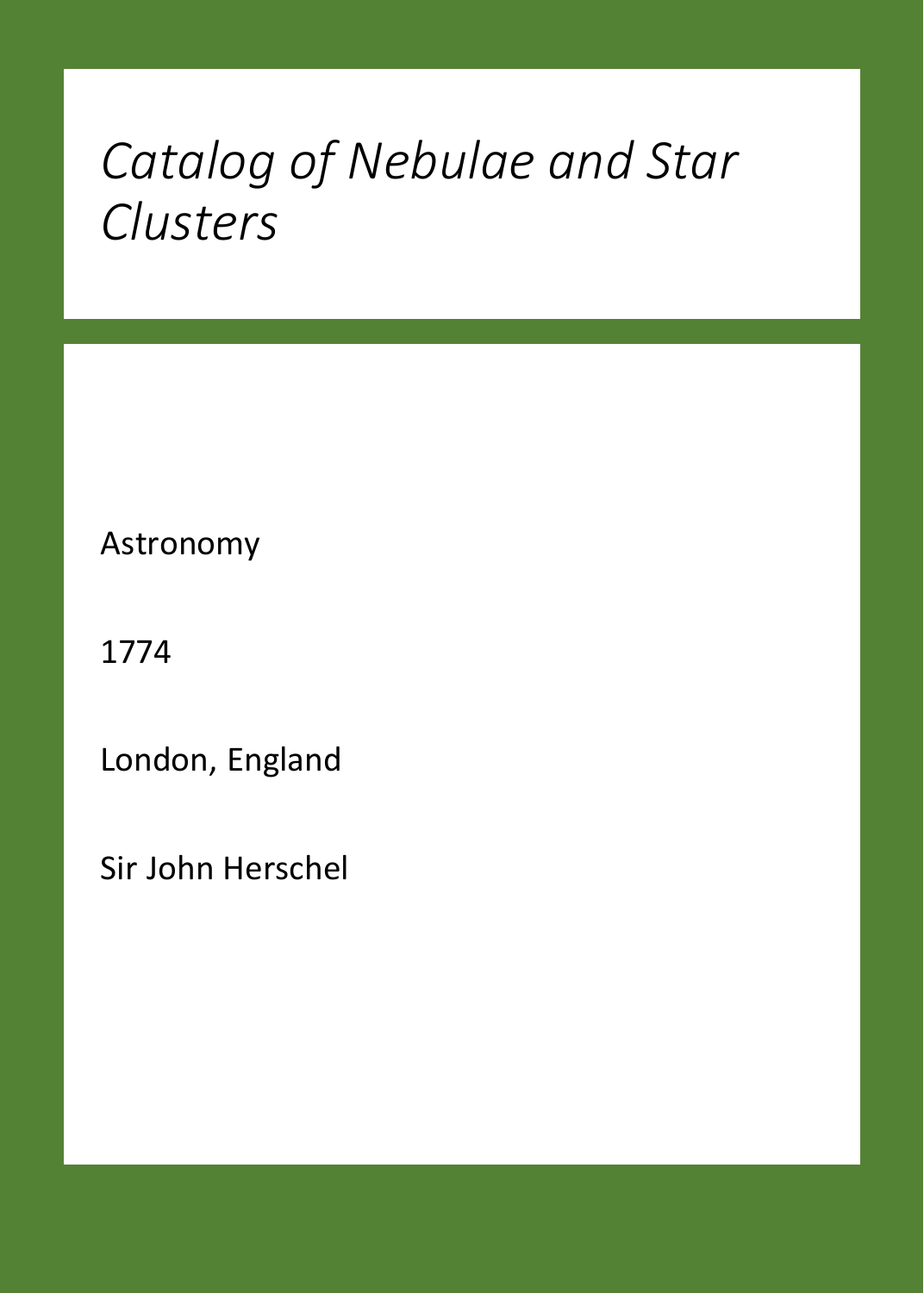### *De Nova et Nullius Aevi Memoria Prius Visa Stella*

Astronomy

1573

Copenhagen, Denmark

Tychonis Brahe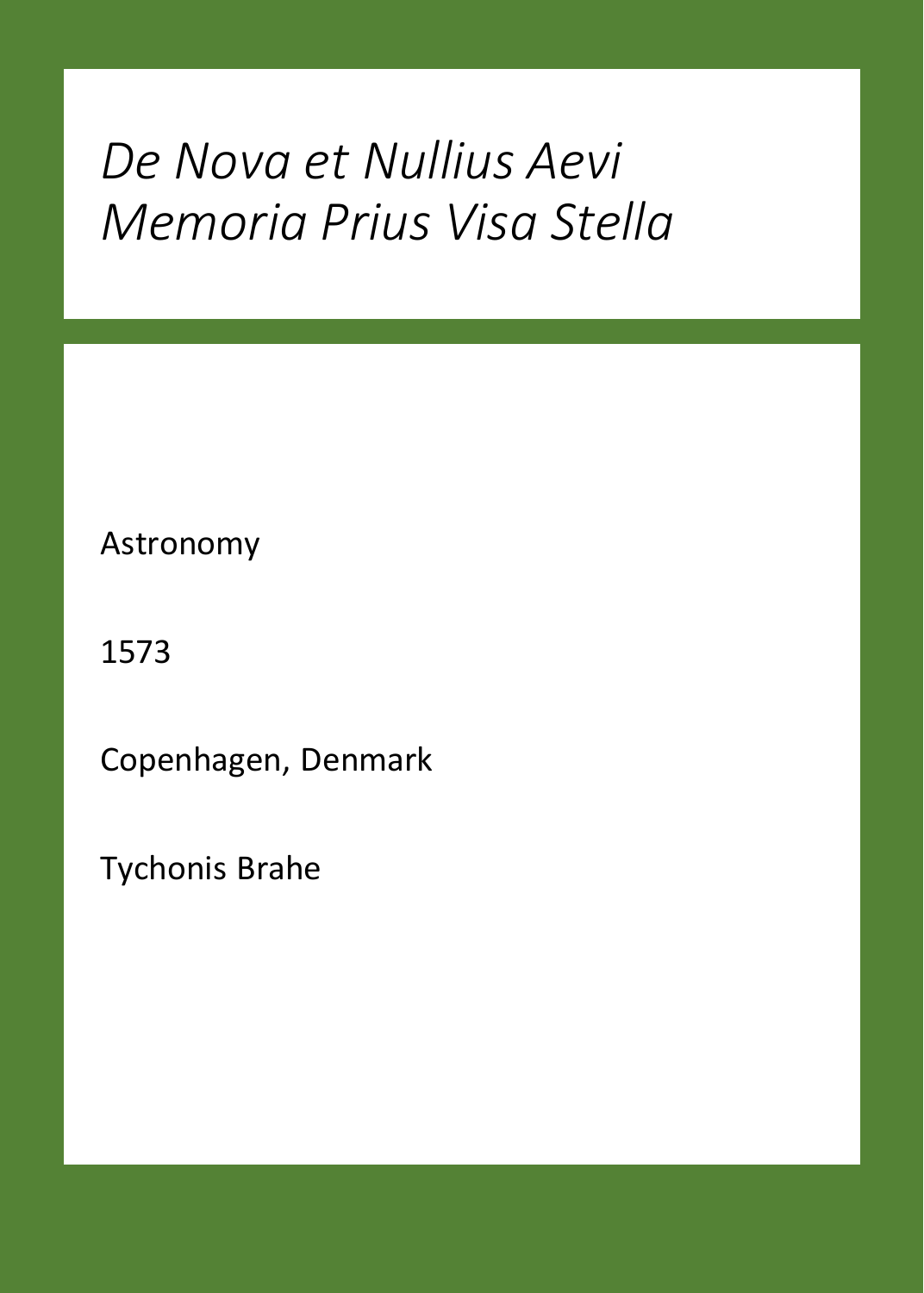## *Tabulae Rudolphinae*

Astronomy

1627

Ulm, Germany

Tychonis Brahe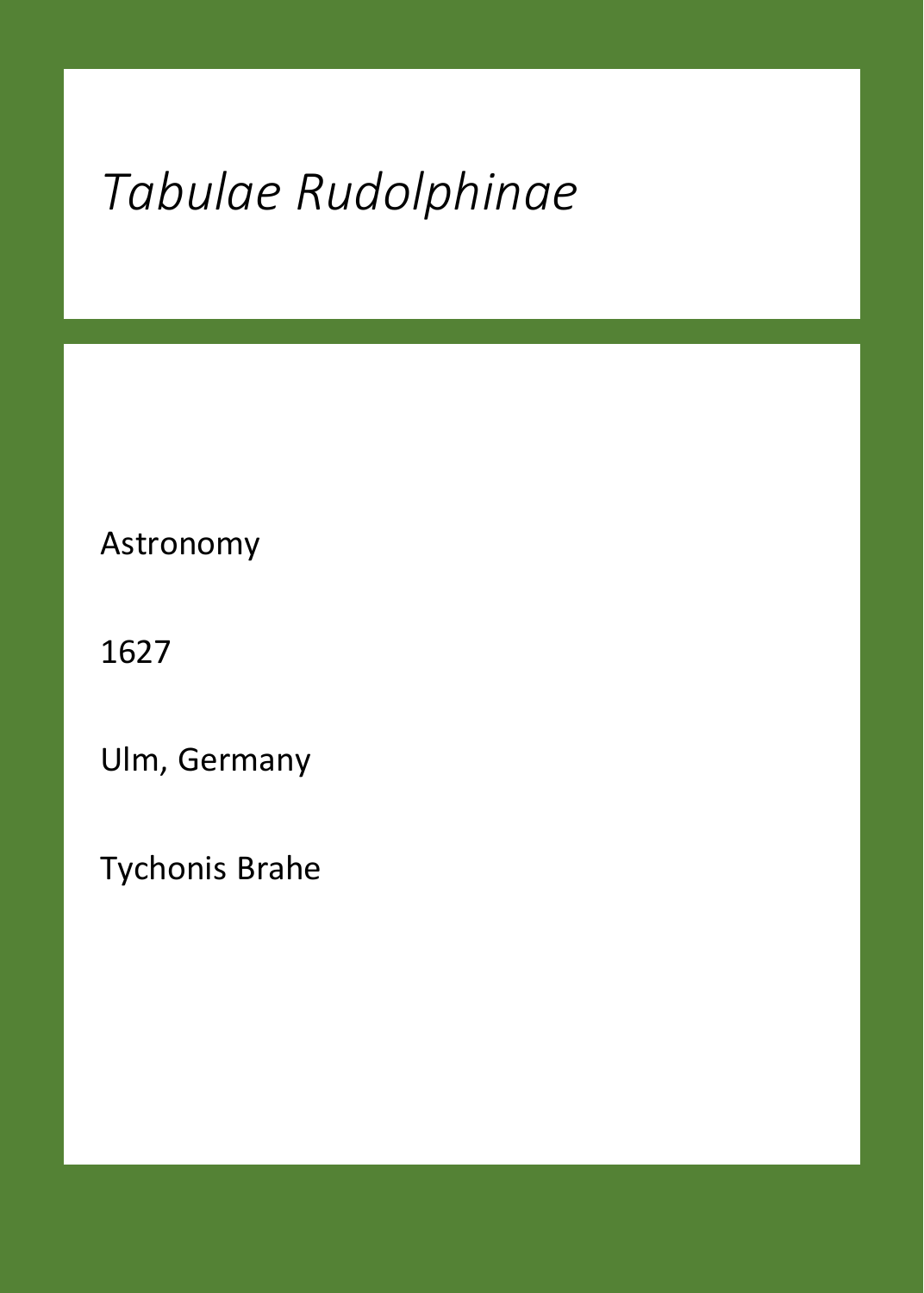### *Isotropy of Cosmic Background Radiation at 4080 Megahertz in Science*

Astronomy

1967

Cambridge, USA

R.W. Wilson and A.A. Penzias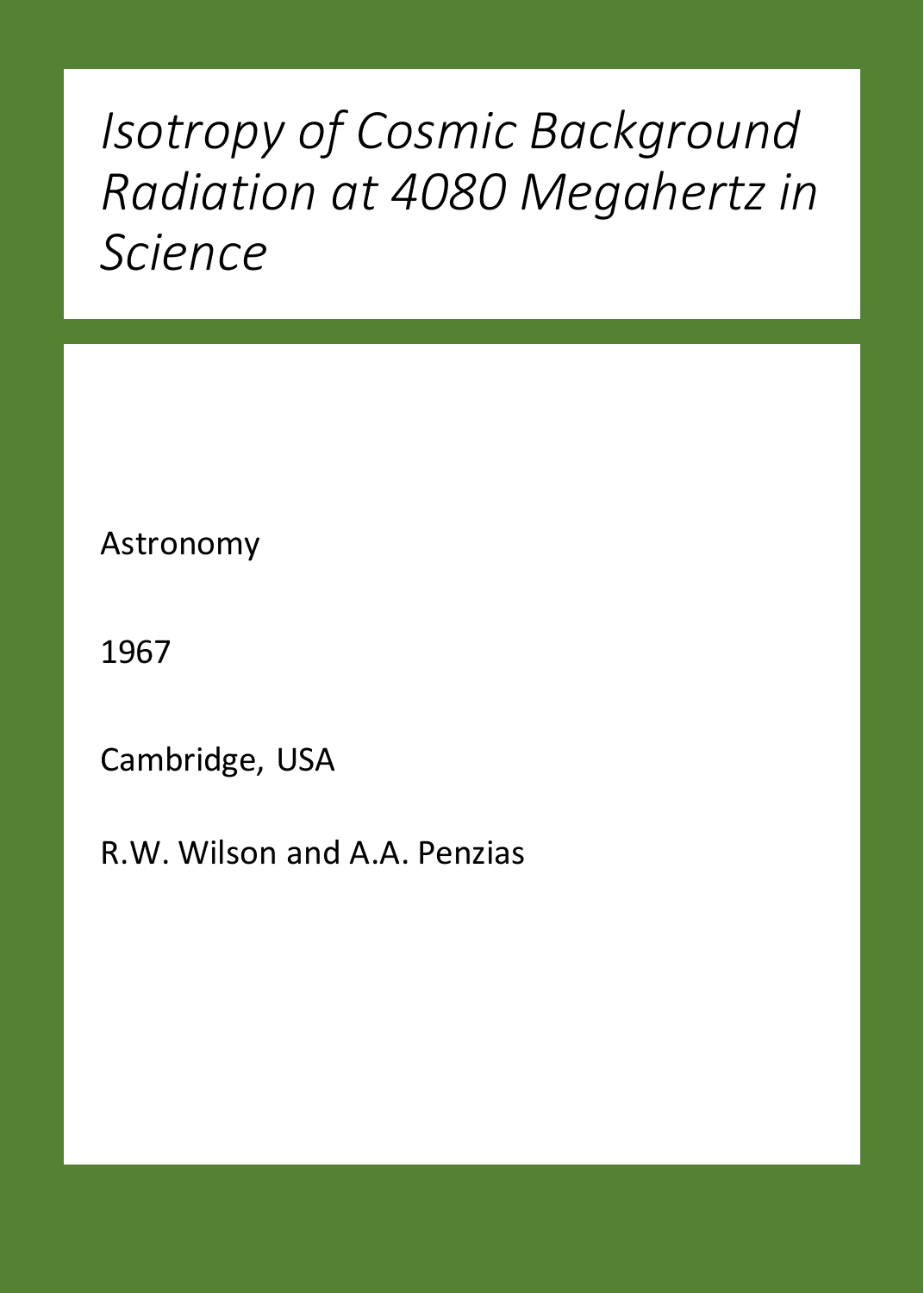#### *Tabulae Directionum et Profectionum*

Astronomy

1488

Augsburg, Germany

Johannes Angelus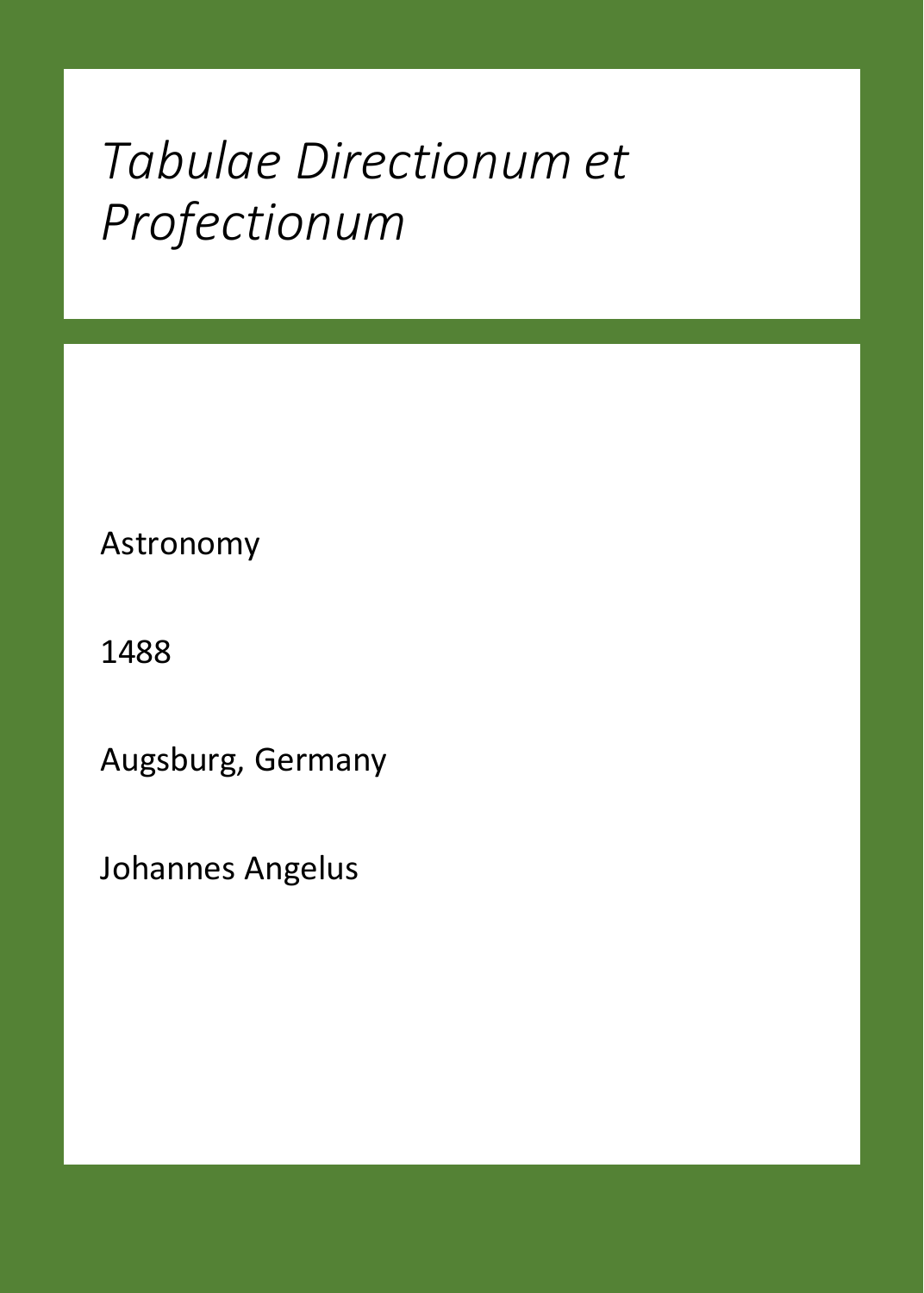## *Realm of the Nebulae*

Astronomy

1936

New York, USA

Edwin Hubble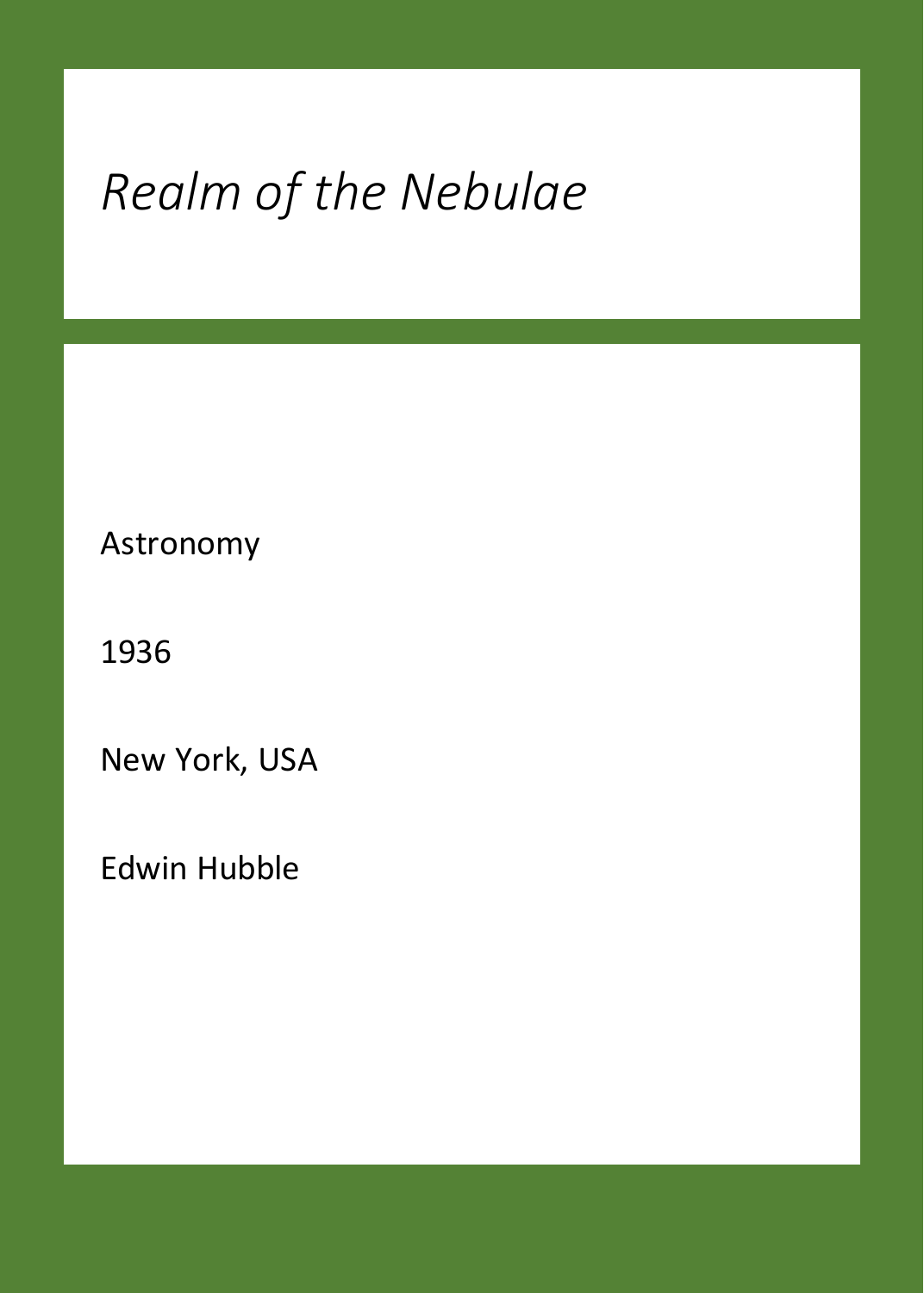## *Geographia Claudii Ptolemaei*

Cartography

1406

Florence, Italy

Jacobus Angelus and Ptolemy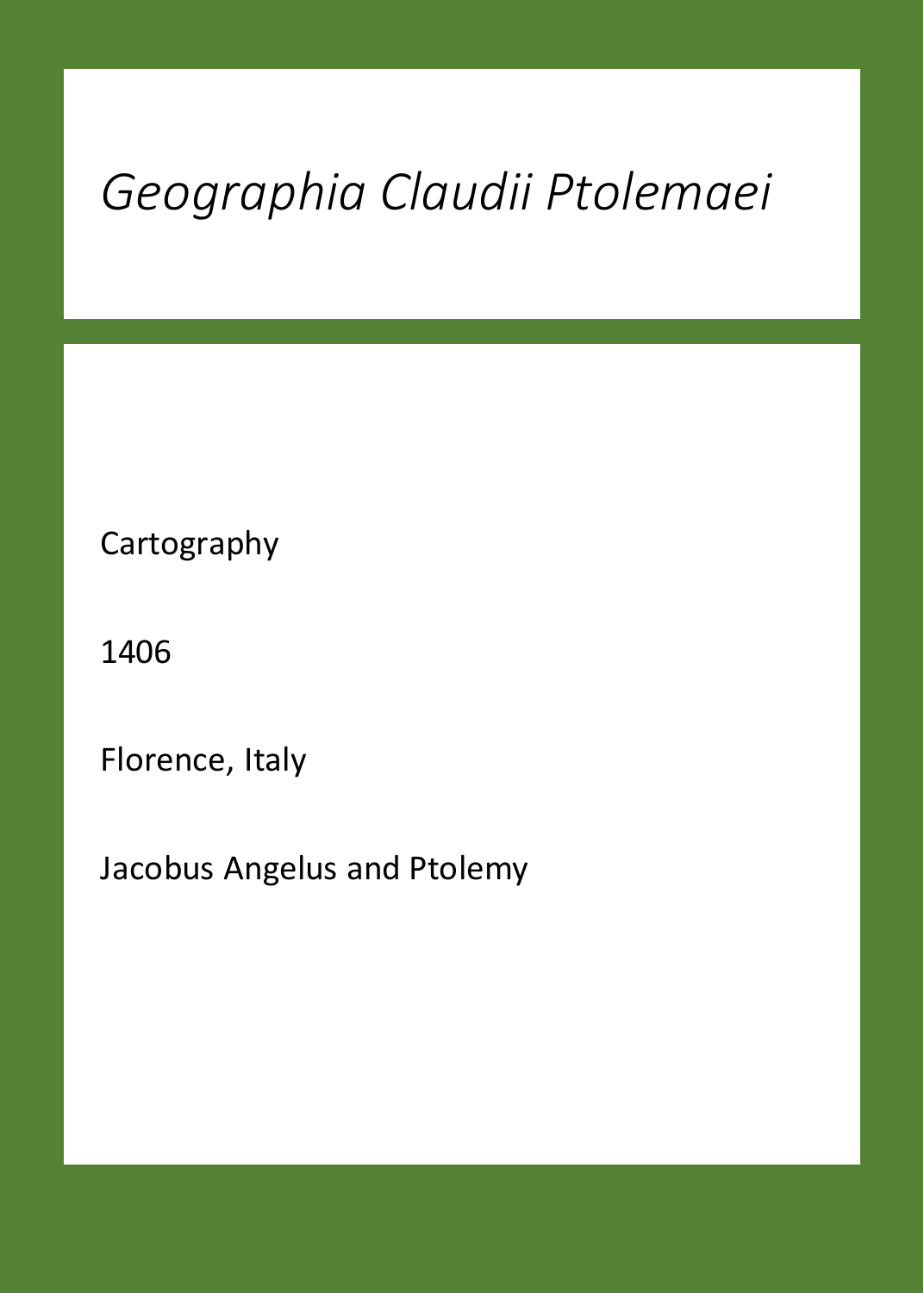## *An Atlas of England and Wales*

Cartography

1579

London, England

Christopher Saxton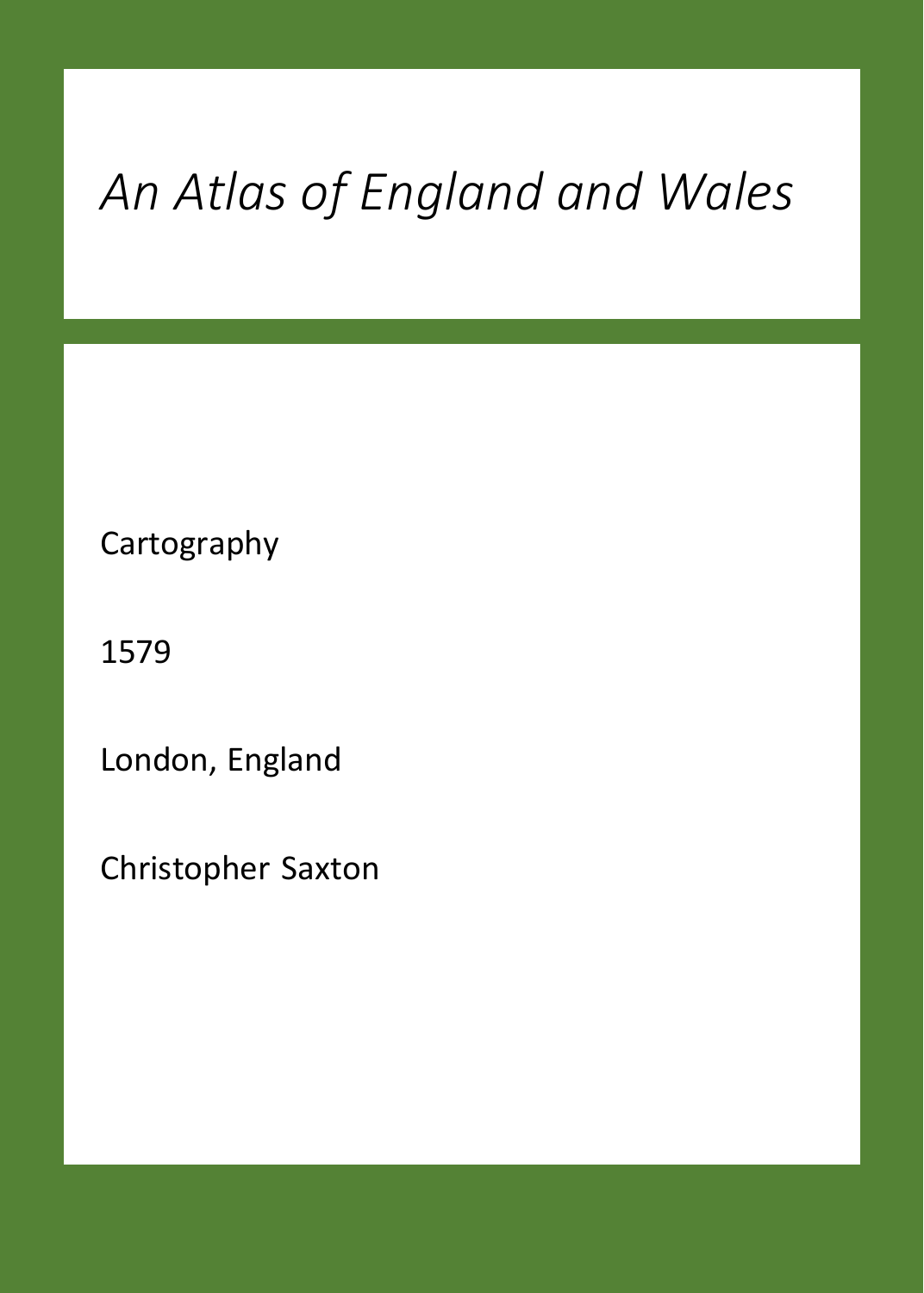#### *A Fine Composite Atlas of French and Dutch Maps*

Cartography

1640

Paris, France and Amsterdam, The Netherlands

Nicholas Sanson D'Abbeville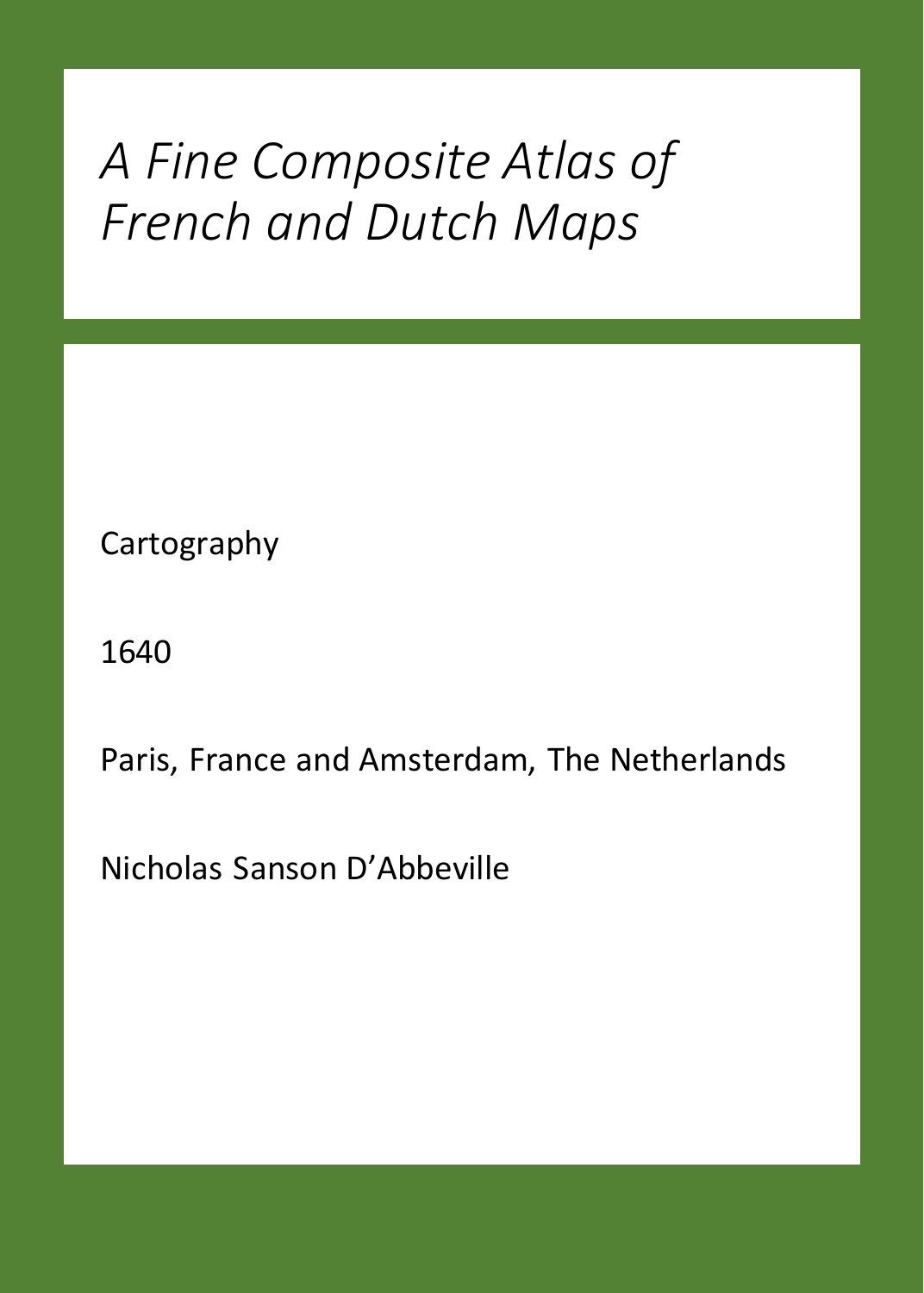## *Teatro d'el orbe de la Tierra*

Cartography

1602

Antwerp, Belgium

Abraham Ortelius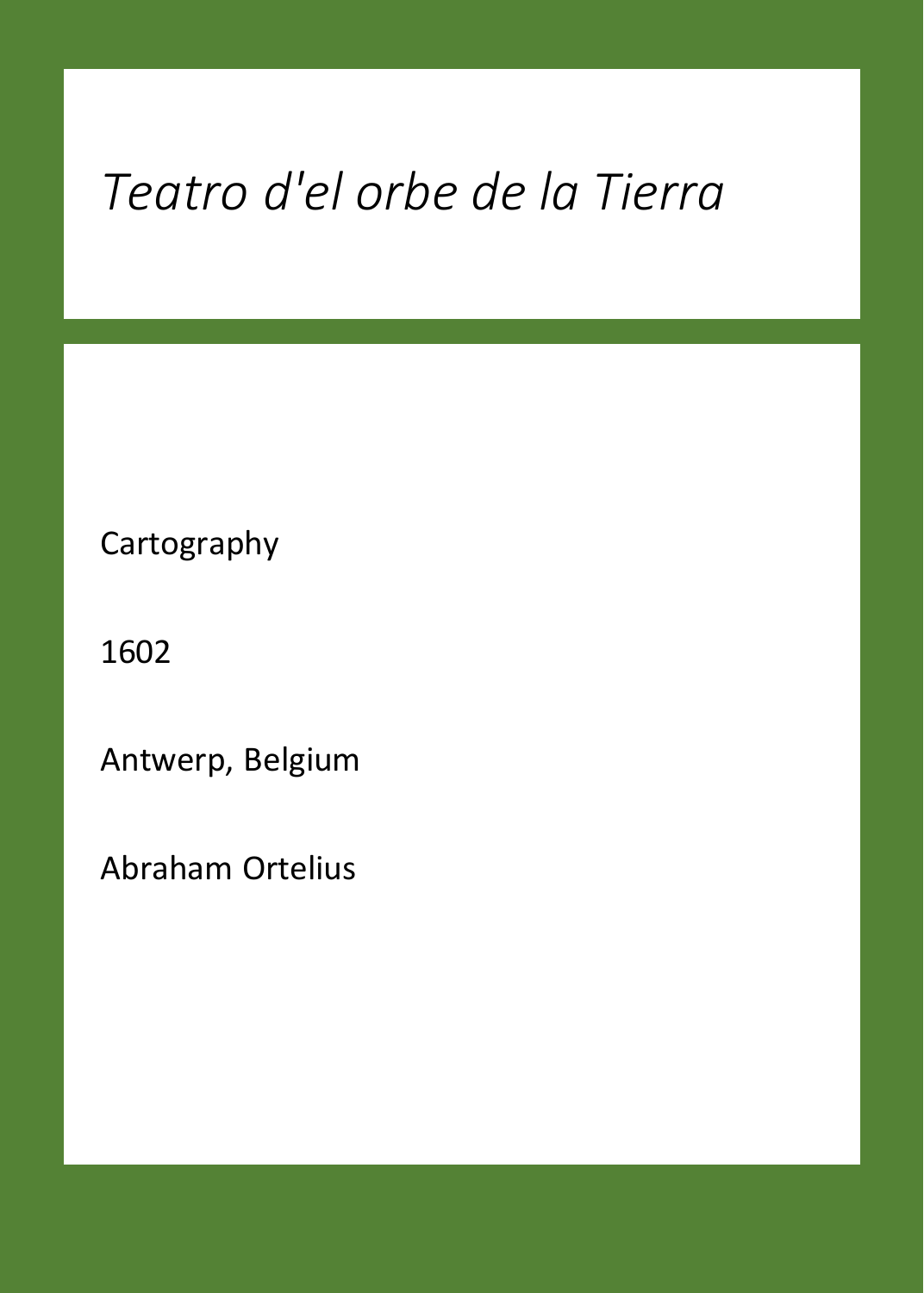## *Rudimentum novitiorum sive chronicarum historiarum epitome*

Cartography

1475

Lübeck, Germany

Lucas Brandis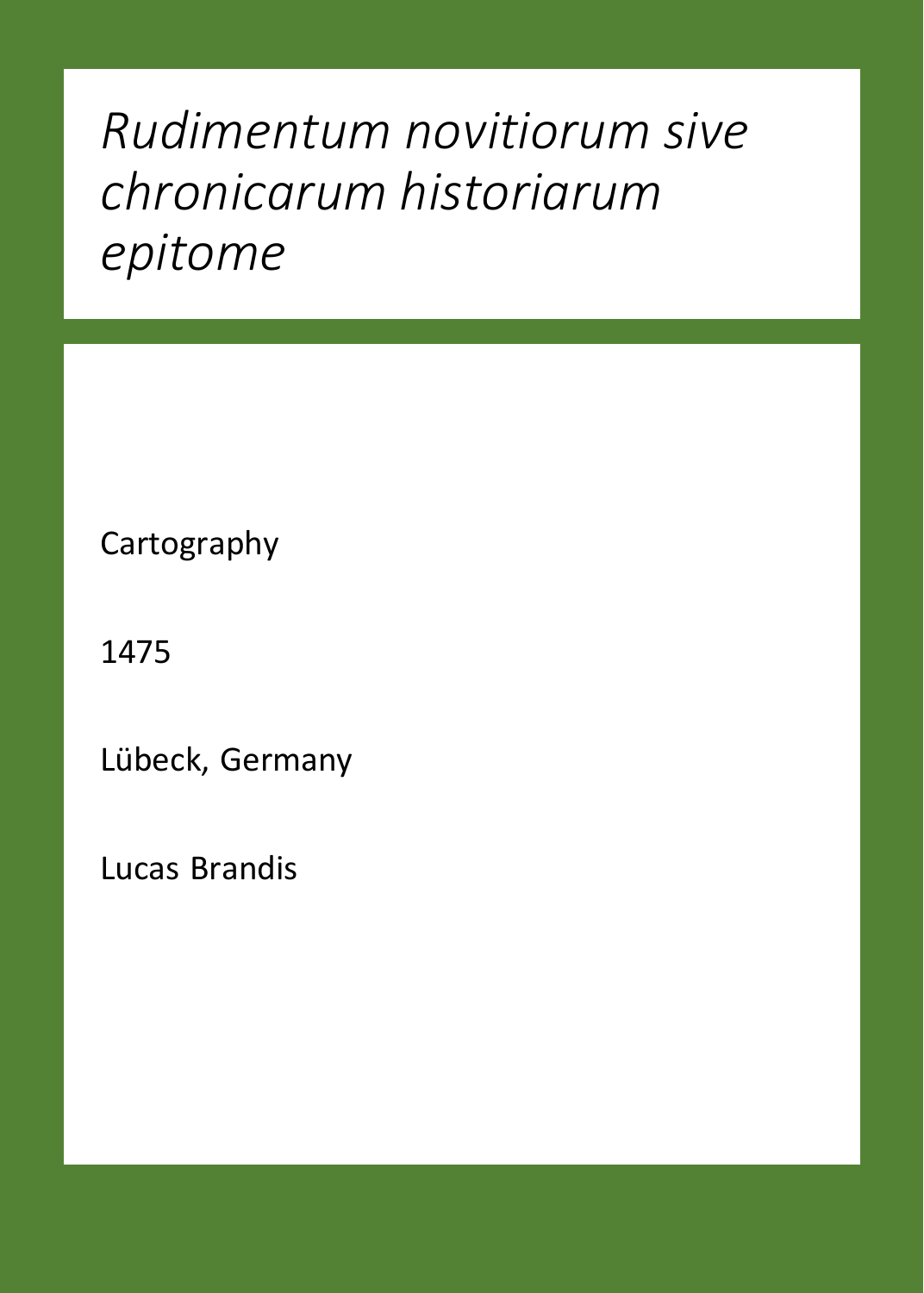## *Maps of the Imagination*

Cartography

2007

San Antonio, USA

Peter Turchi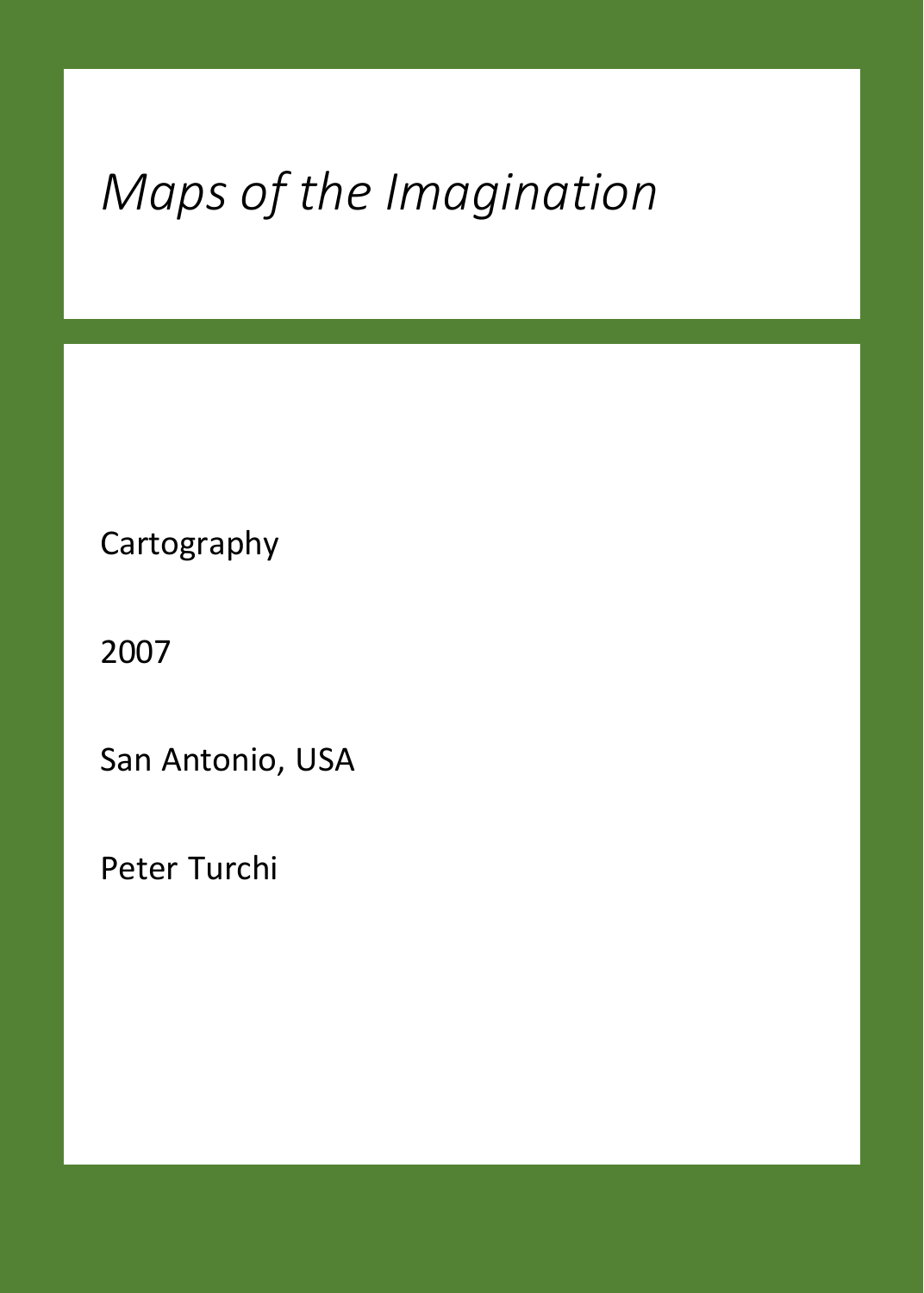# *An Atlas of Radical Cartography*

Cartography

2007

Los Angeles, USA

Lize Mogel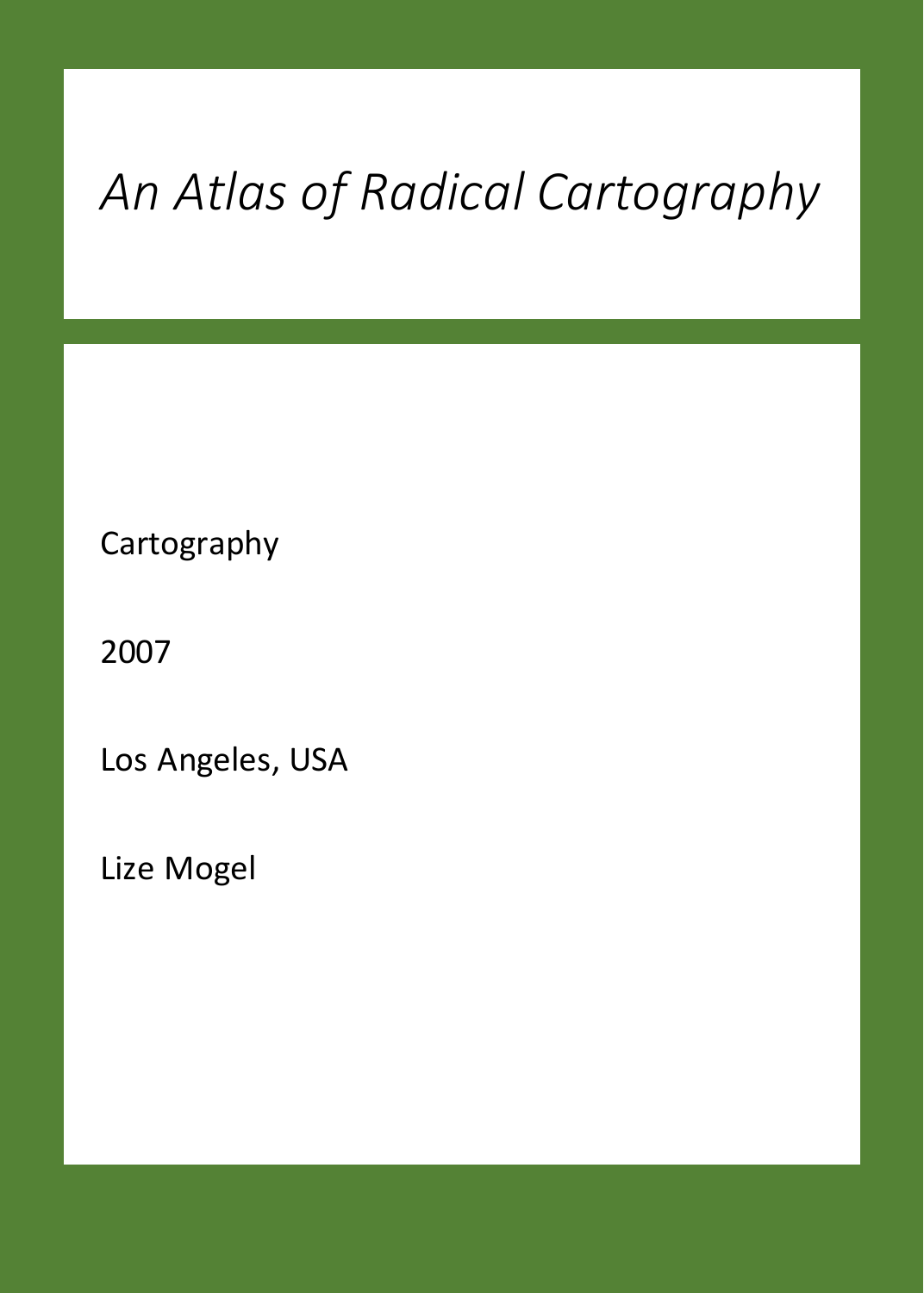## *How to Lie with Maps*

Cartography

1991

Chicago, USA

Mark Monmonier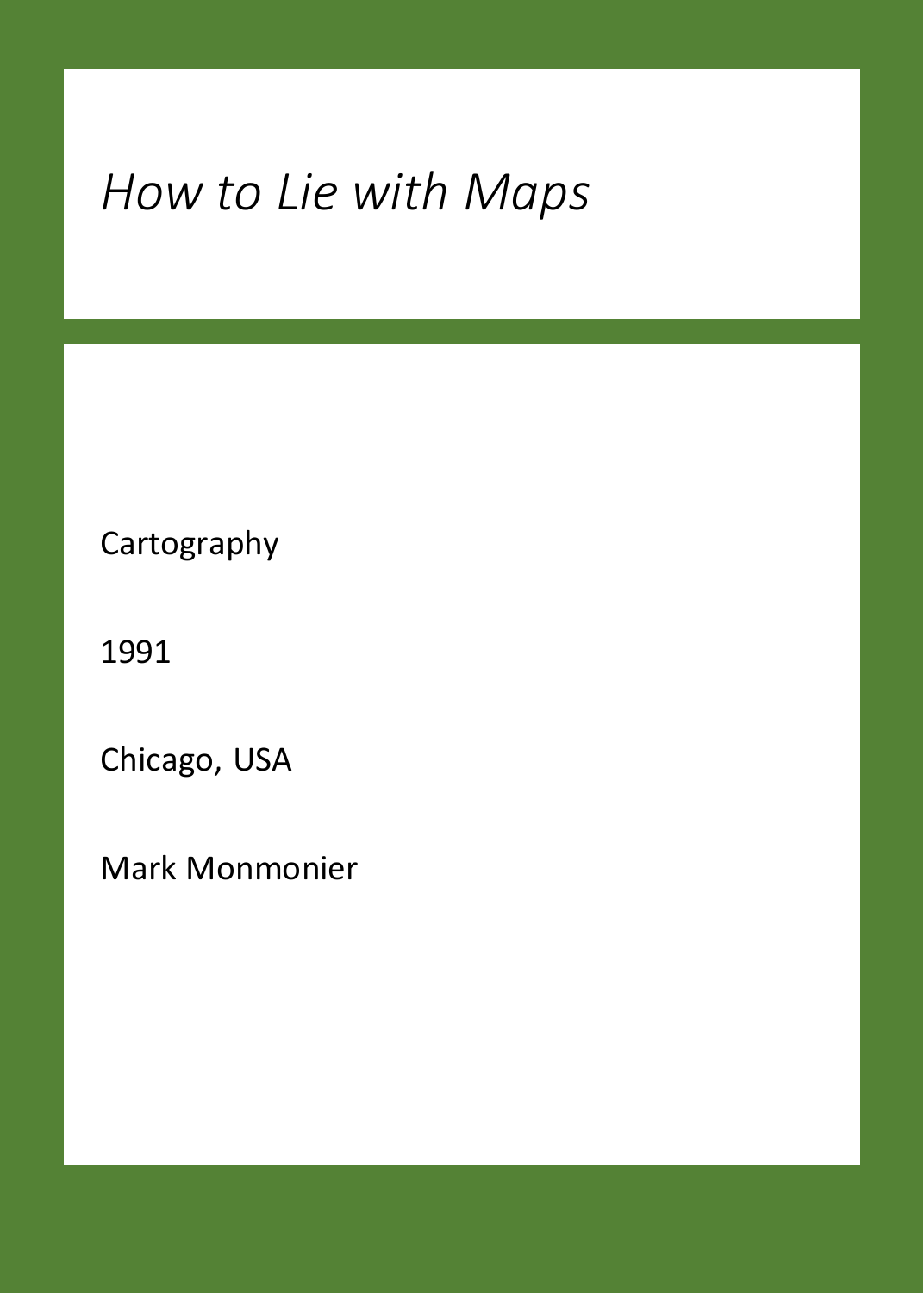## *Envisioning Information*

Cartography

1991

Chicago, USA

Mark Monmonier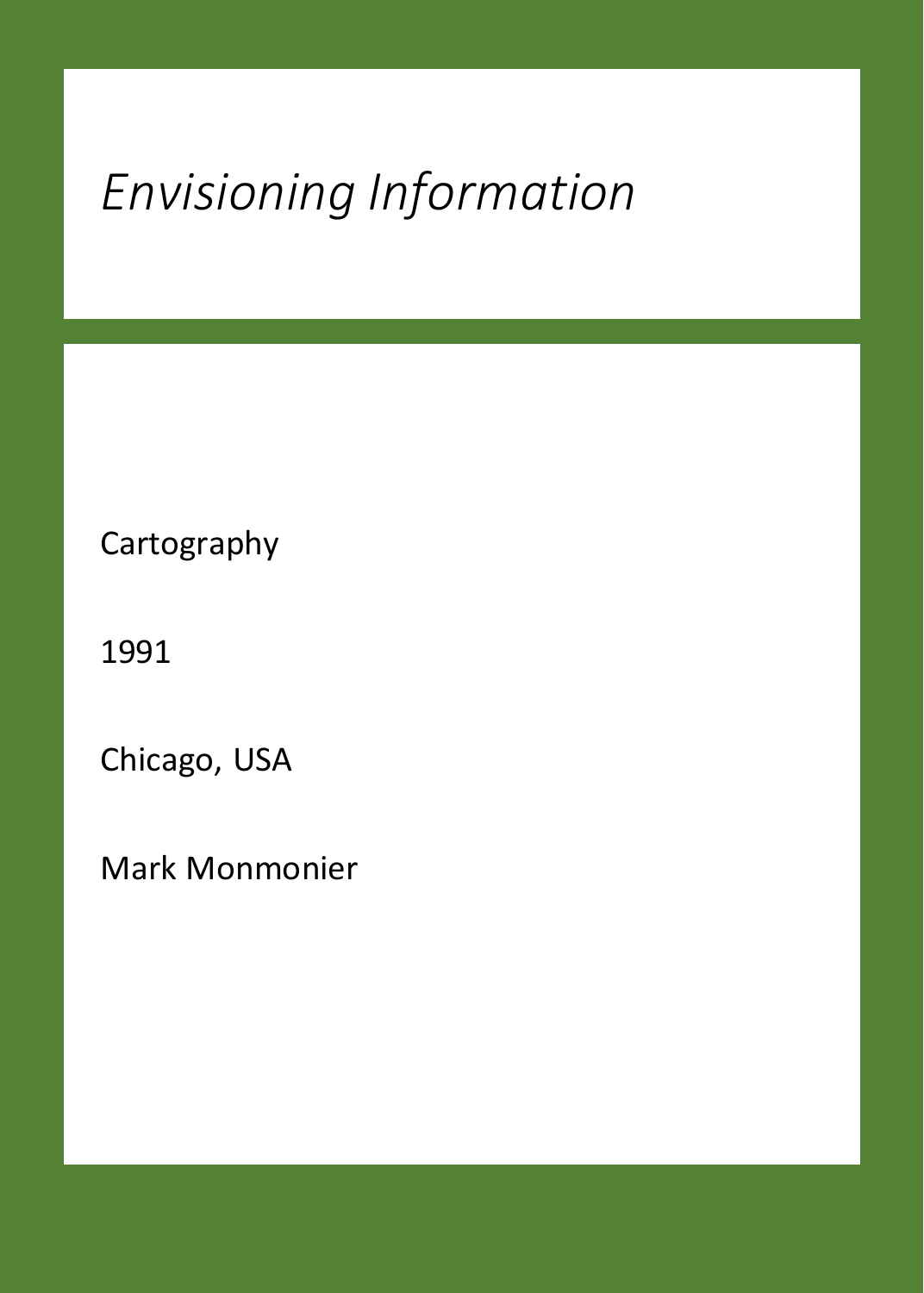### *A Plan of Boston in New England with its Environs*

Cartography

1777

London, England

Henry Pelham and Francis Jukes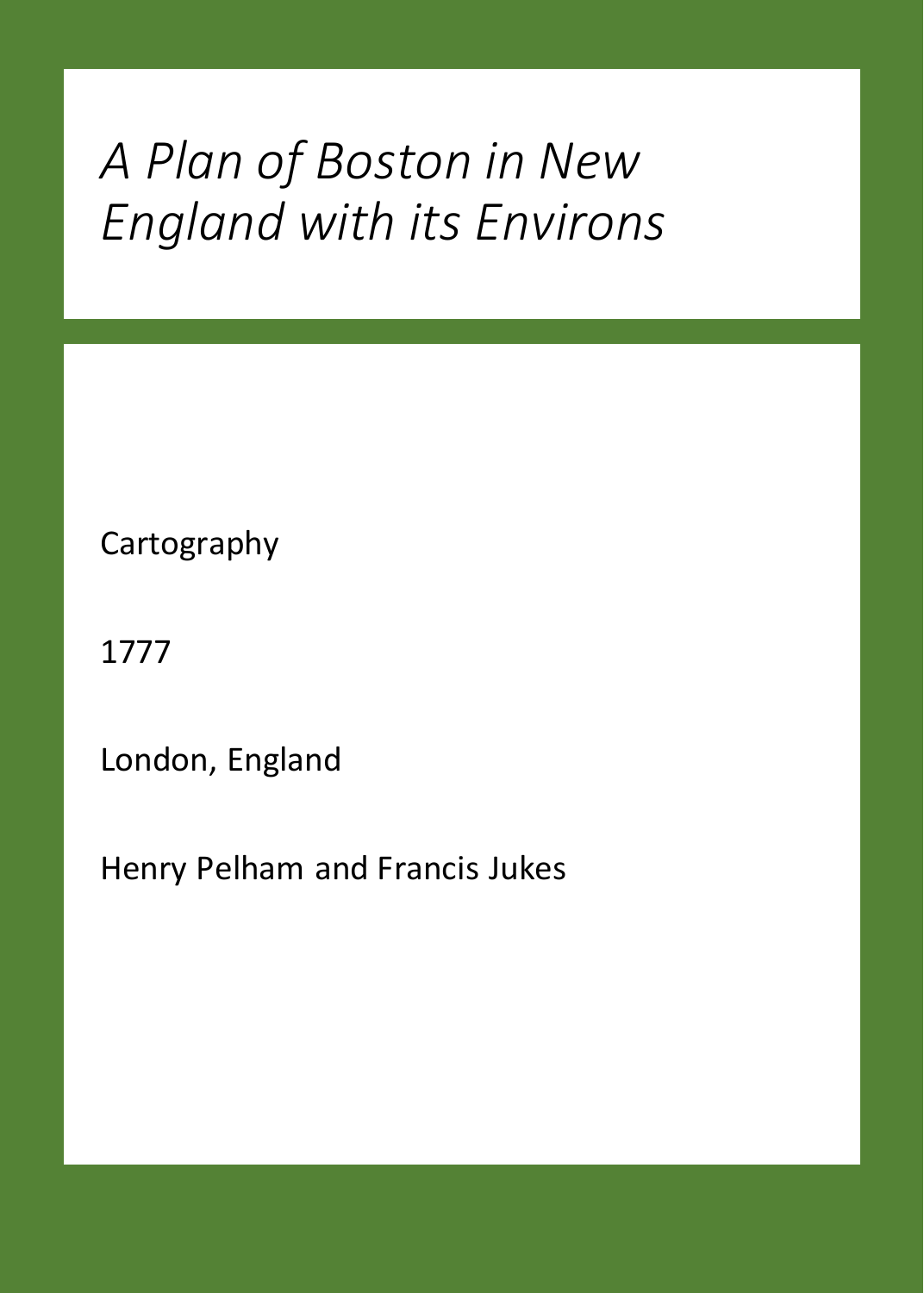## *La Sphère Royale*

Cartography

1717

Paris, France

Nicholas de Fer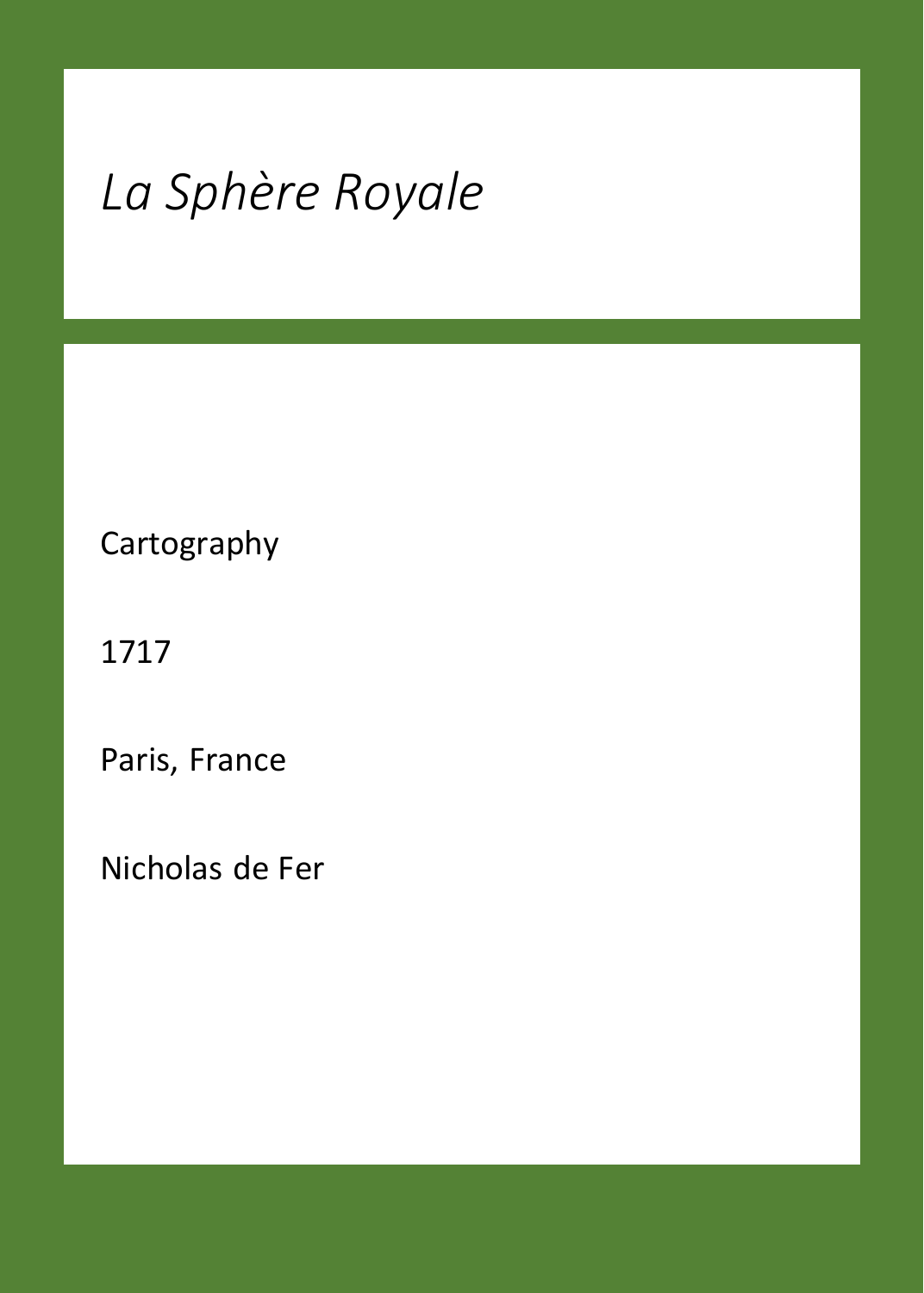*Nova et Aucta Orbis Terrae Descriptio ad Usum Navigantium Emendate*

Cartography

1569

Basel, Switzerland

Gerardus Mercator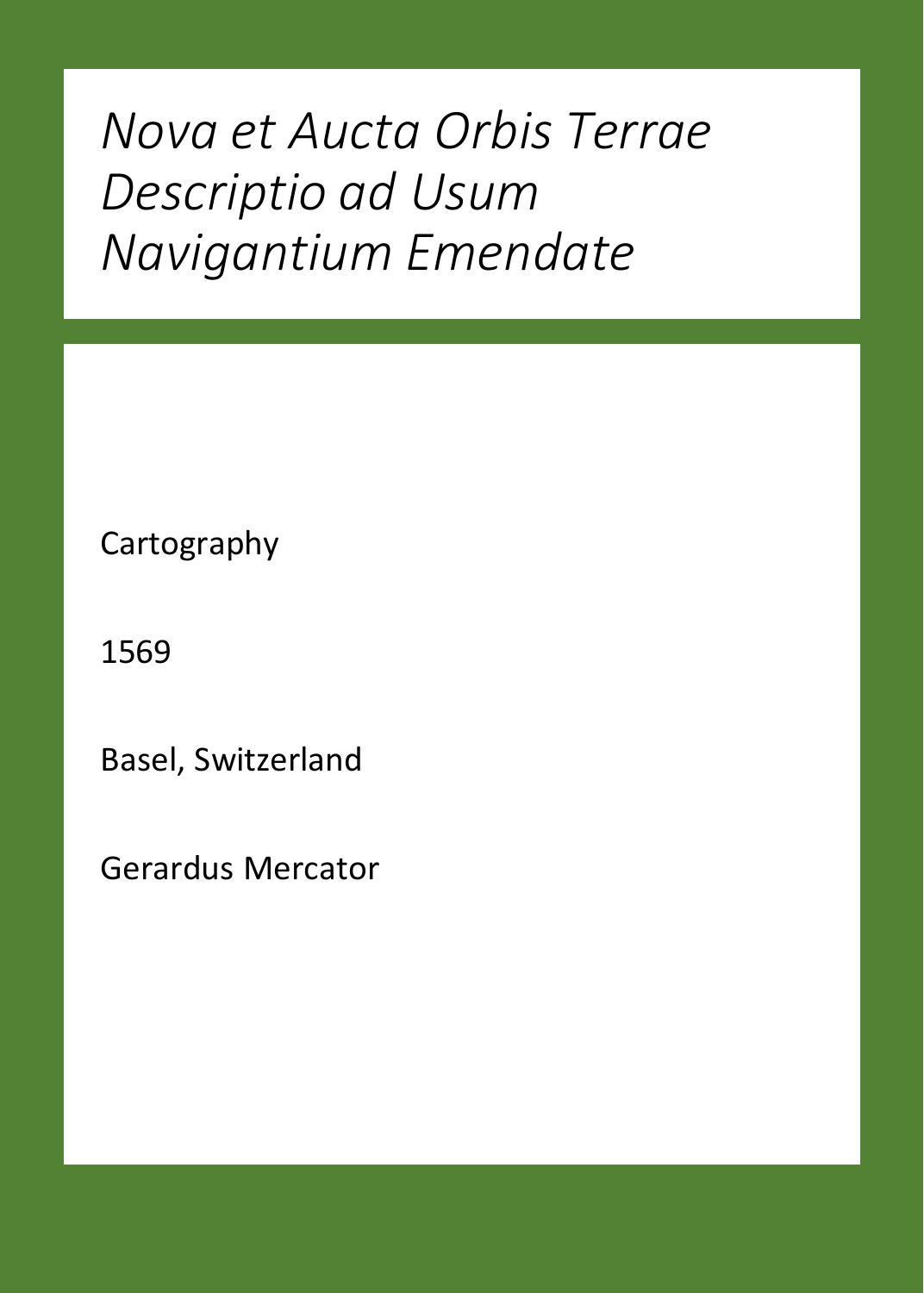# *History of Cartography*

Cartography

1987

Chicago, USA

Edited by J.B. Harley and David Woodward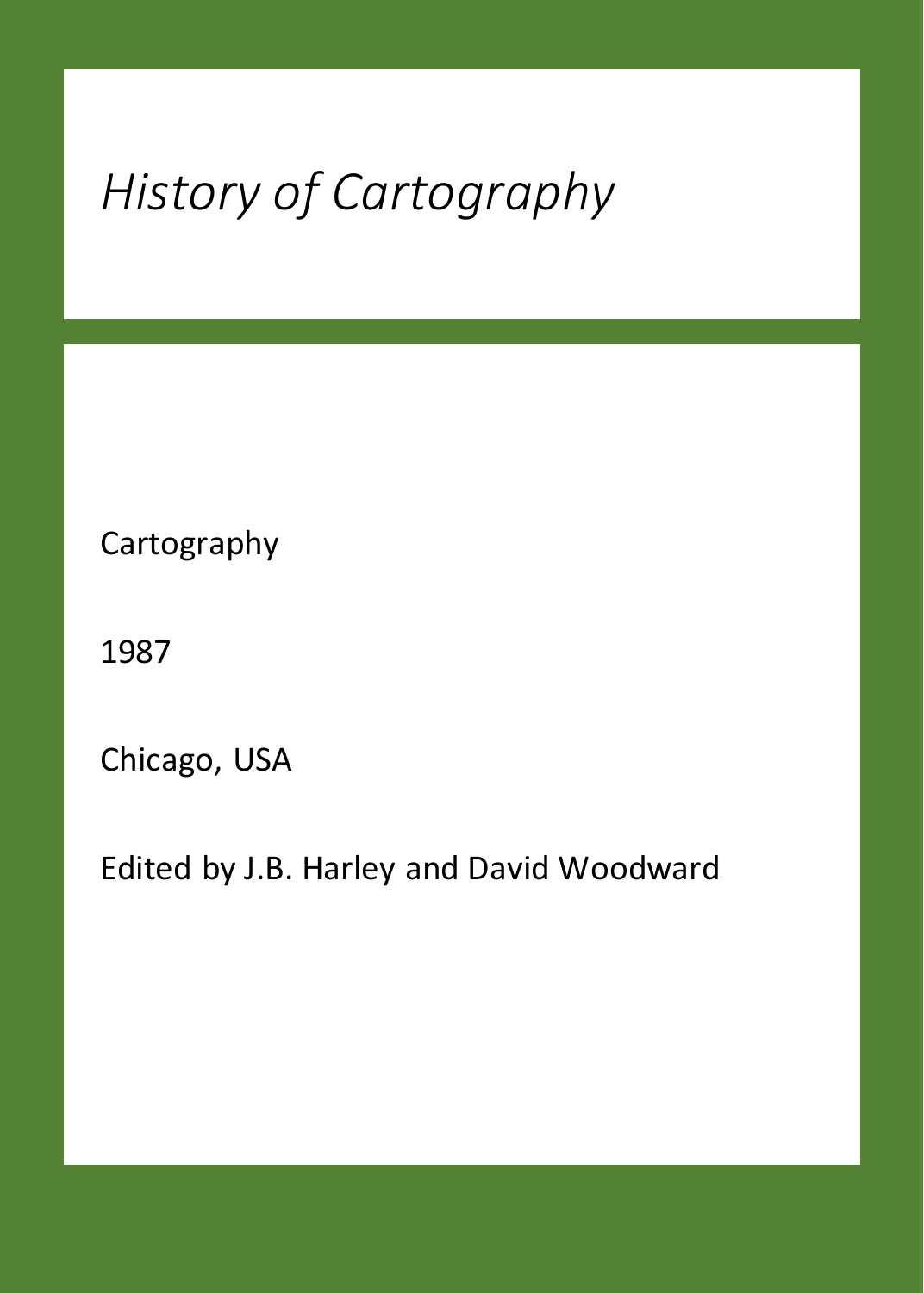## *Die Traumdeutung*

Health

1899

Leipzig, Germany and Vienna, Austria

Sigmund Freud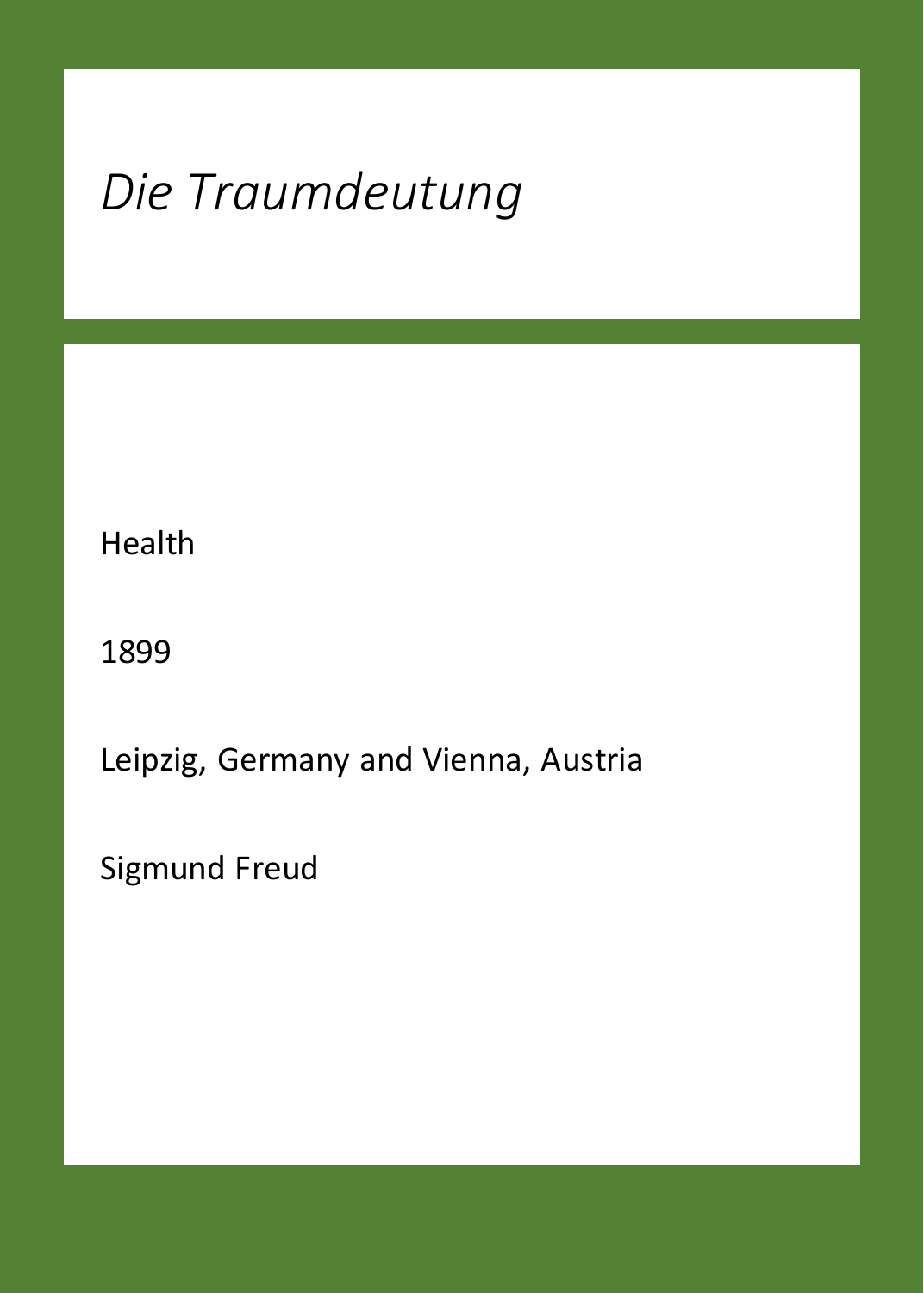## *De Materia Medica*

Health

1555

Antwerp, Brussels

Antonio de Nebrija and Dioscorides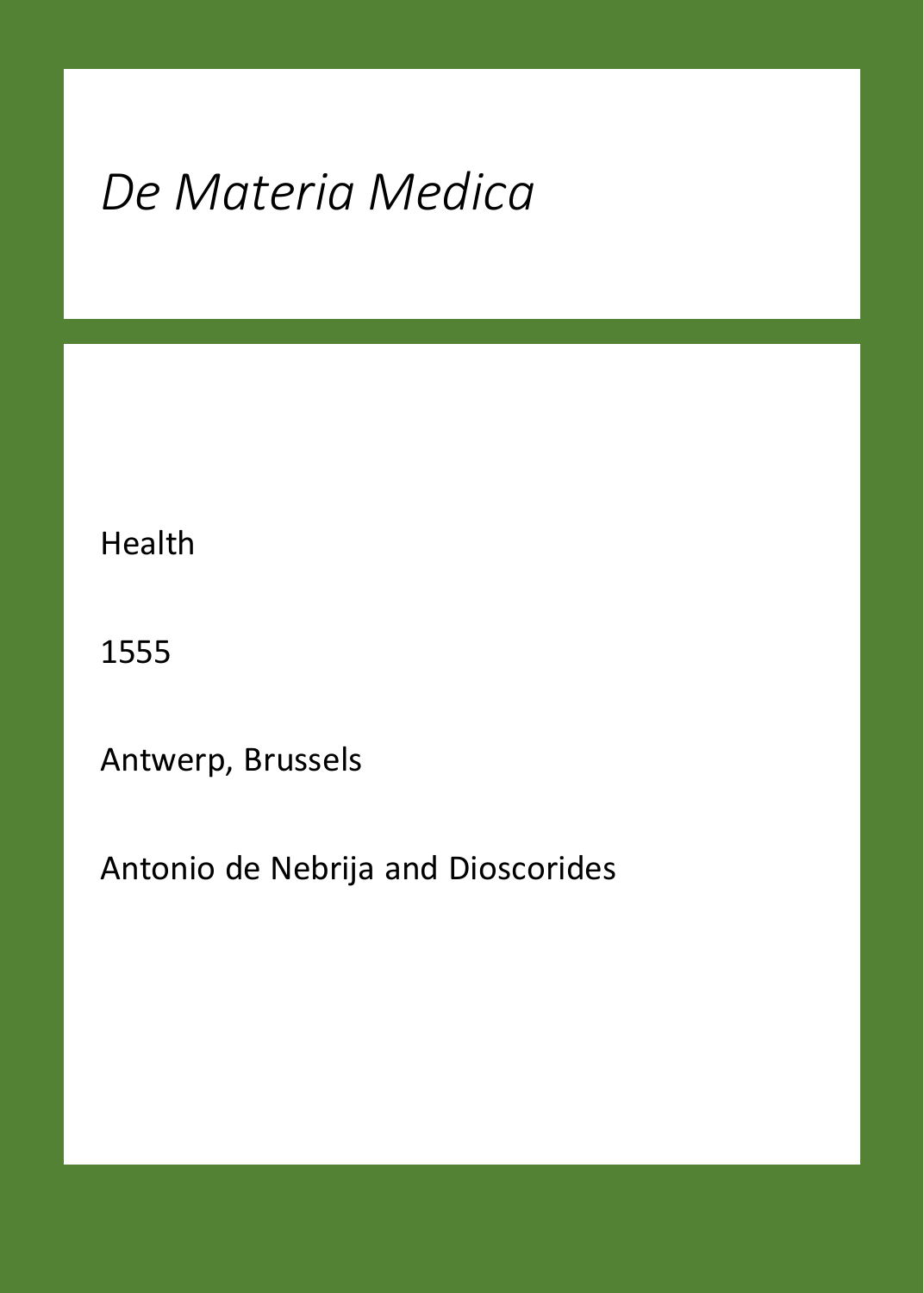## *Canon Medicinæ*

Health

1595

Venice, Italy

Ibn Sina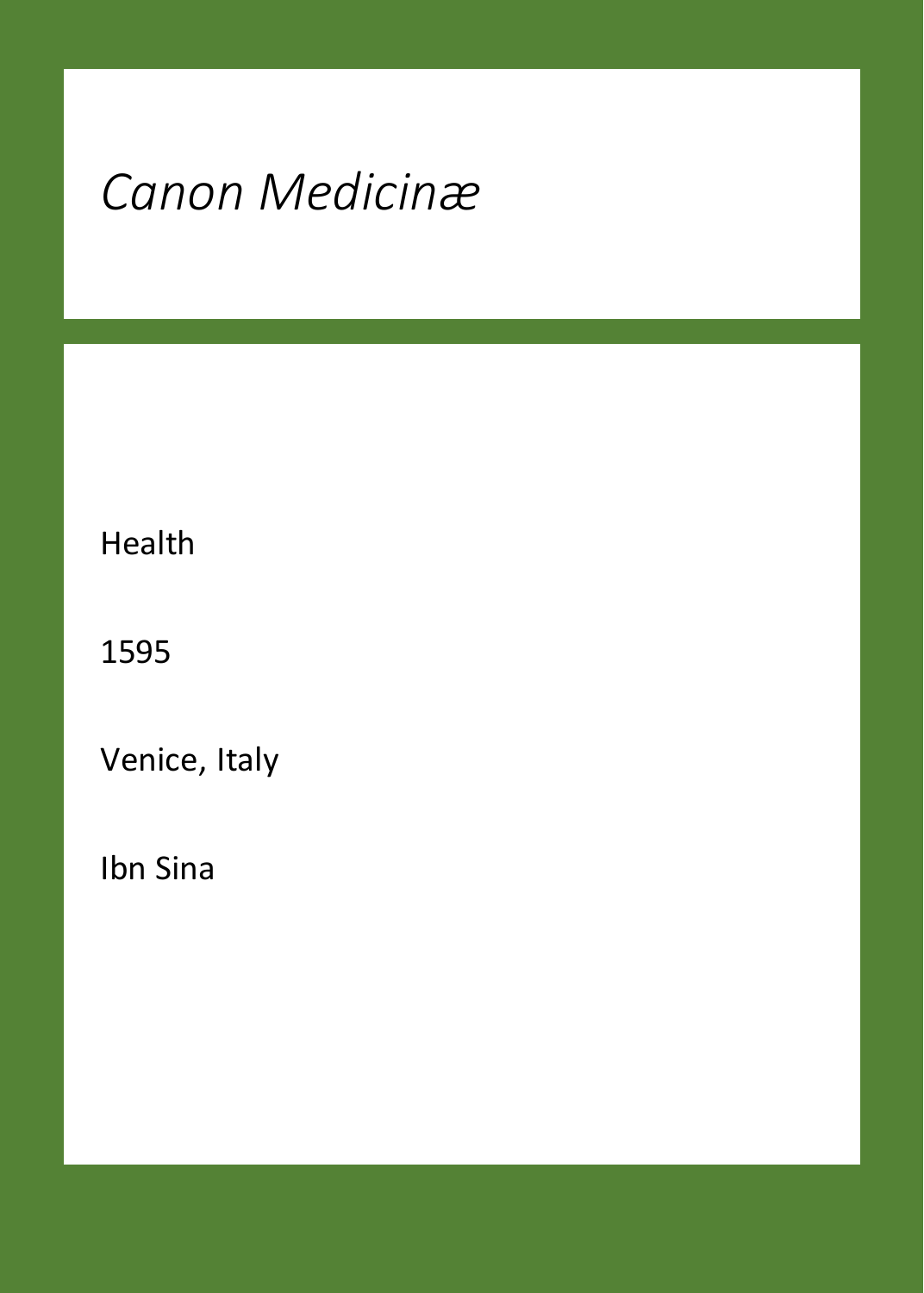*De Motu Cordis, or Exercitatio Anatomica de Motu Cordis et Sanguinis in Animalibus*

Health

1628

Frankfurt, Germany

William Harvey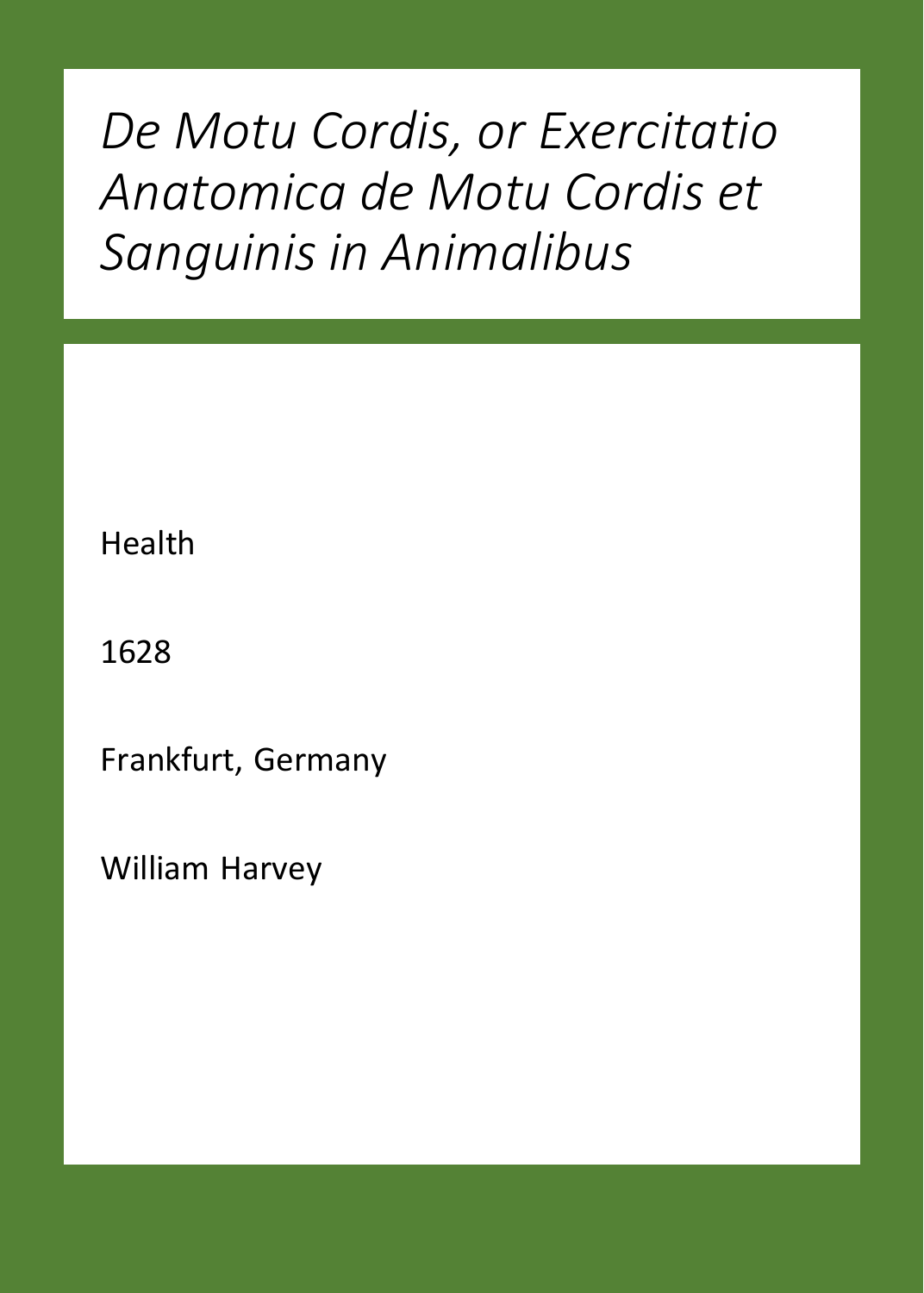*The Principles and Practice of Medicine: Designed for the Use of Practitioners and Students of Medicine*

Health

1892

New York, USA and London, England

William Osler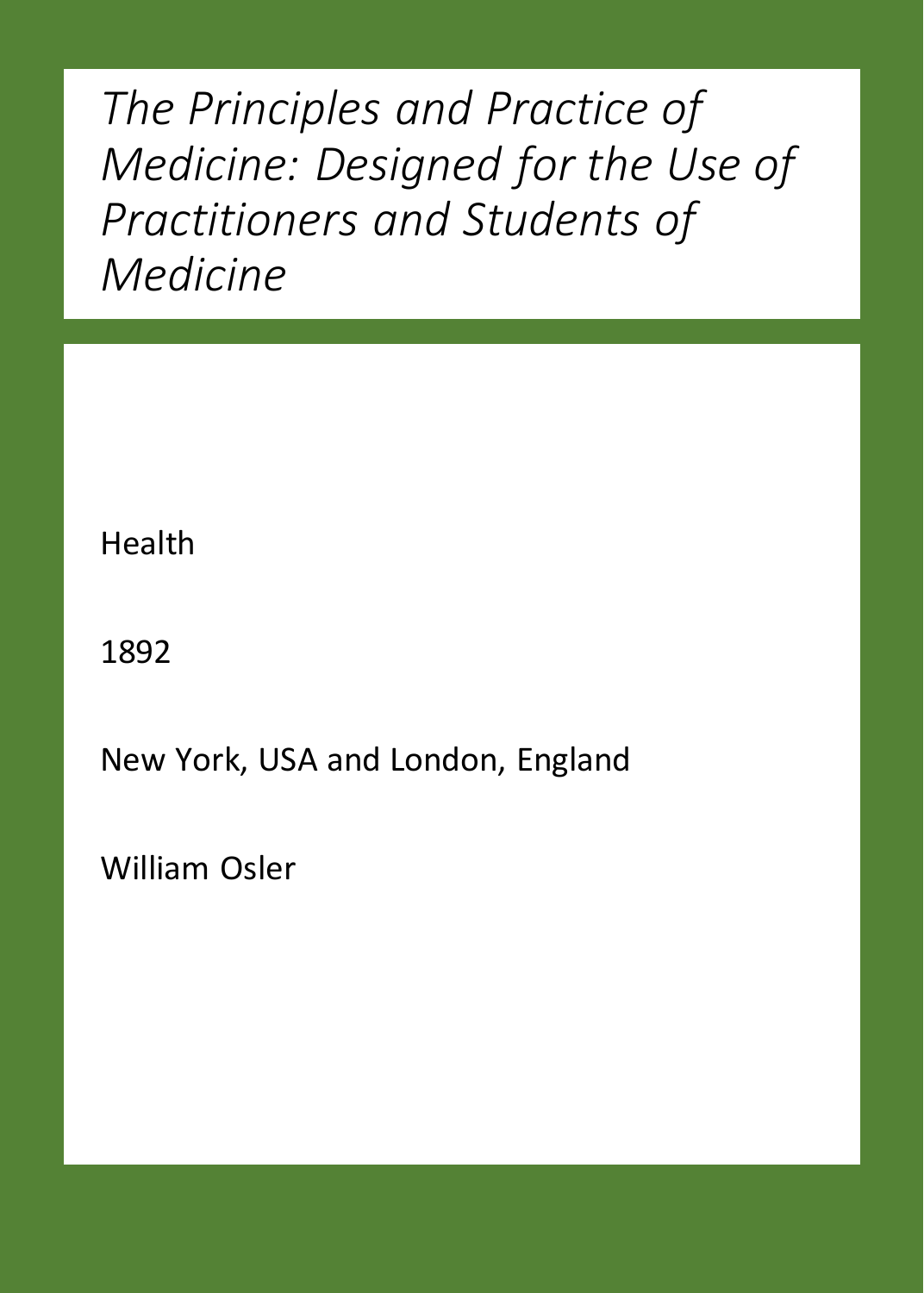## *Herbarium Apulei*

Health

1481

Rome, Italy

Johannes Philippus de Lignamine and Apuleius Platonicus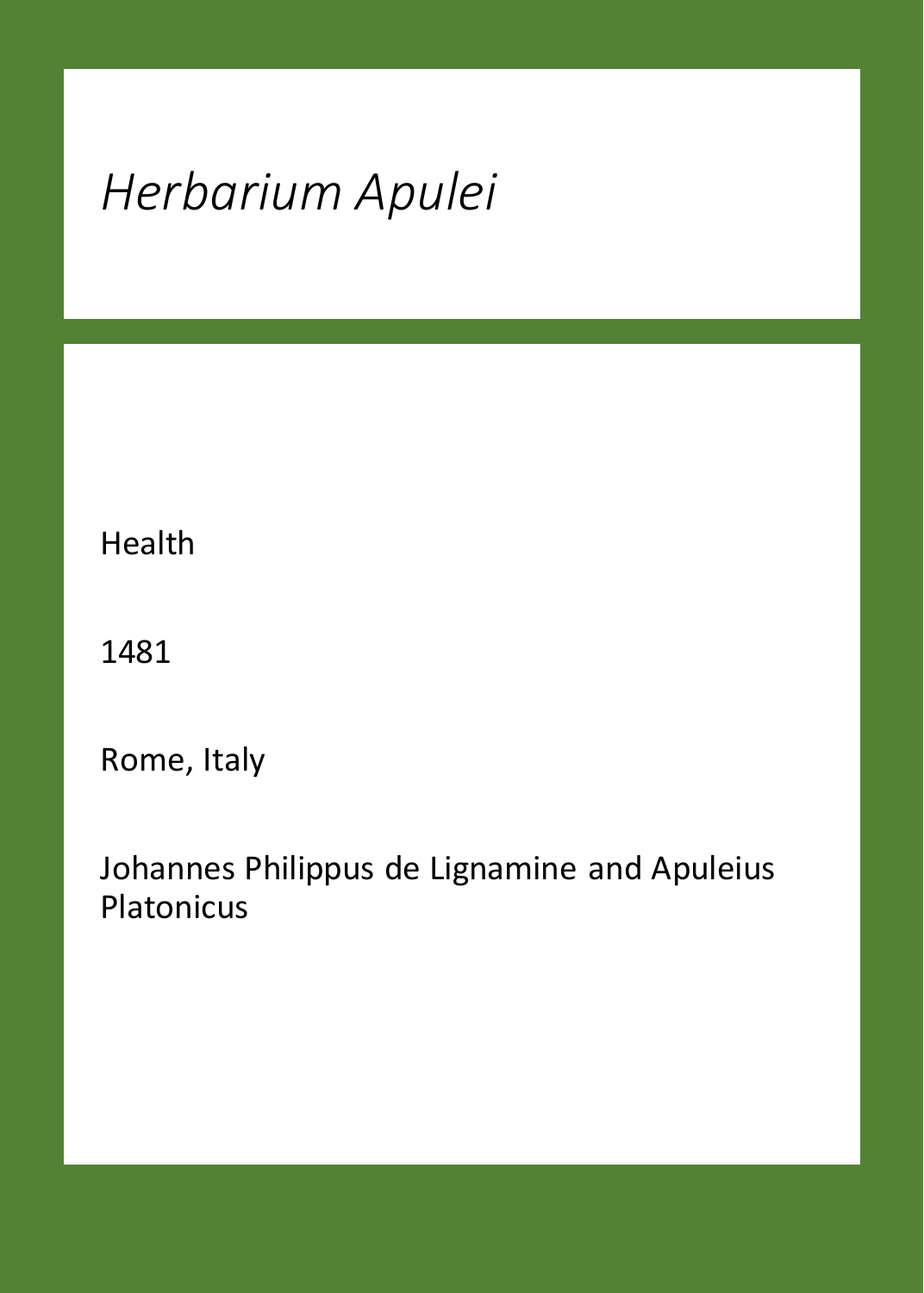## *Gart der Gesundheit*

Health

1487

Mainz, Germany

Johannes von Cube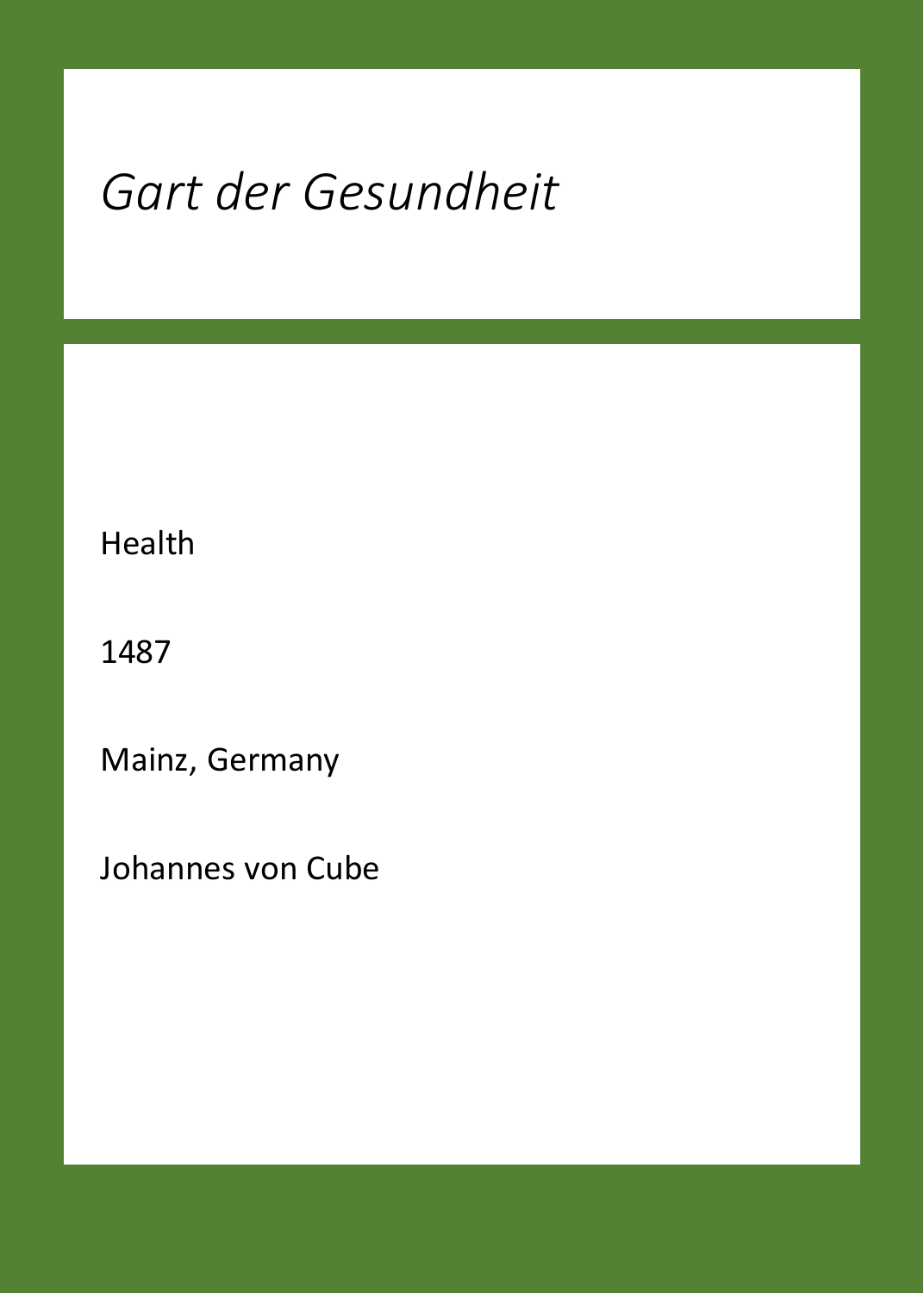## *Hortus Sanitatis*

Health

1485

Mainz, Germany

Jacob Meydenbach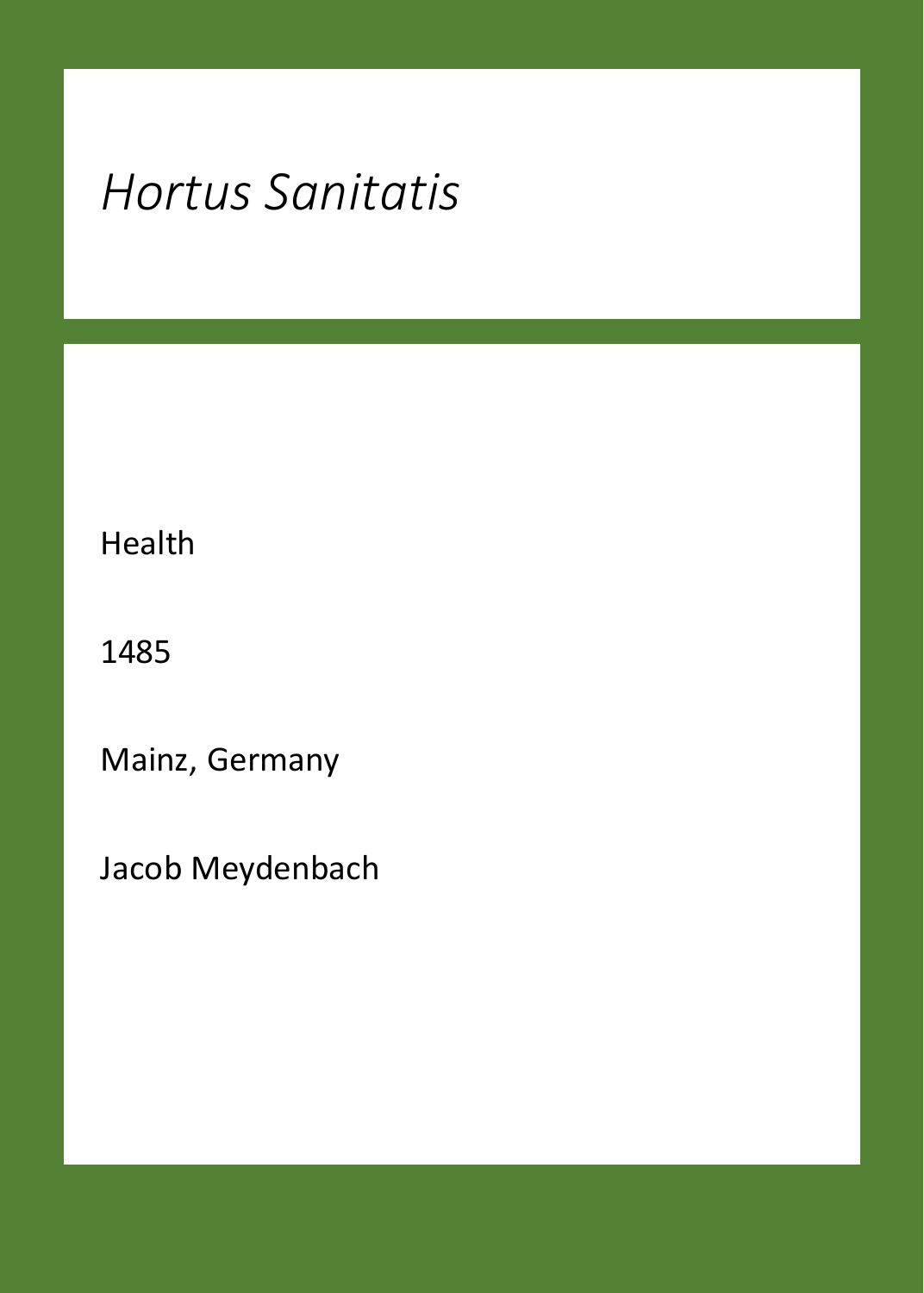## *Naturalis Historiæ*

Health

1469

Venice, Italy

Johann and Wendelin of Speyer and Pliny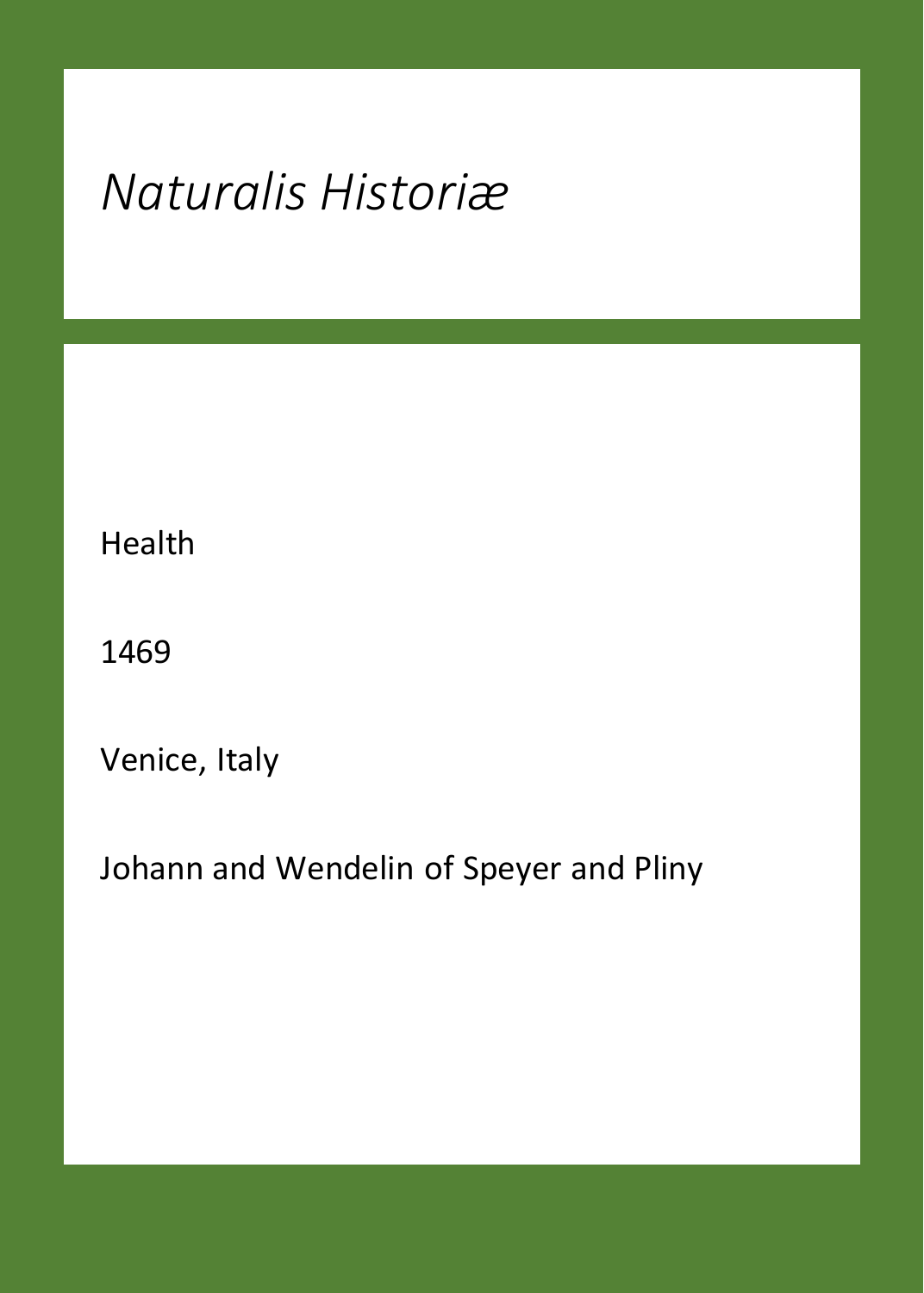## *De humani corporis fabrica libi septem*

Health

1593

Basel, Switzerland

Andreas Vesalius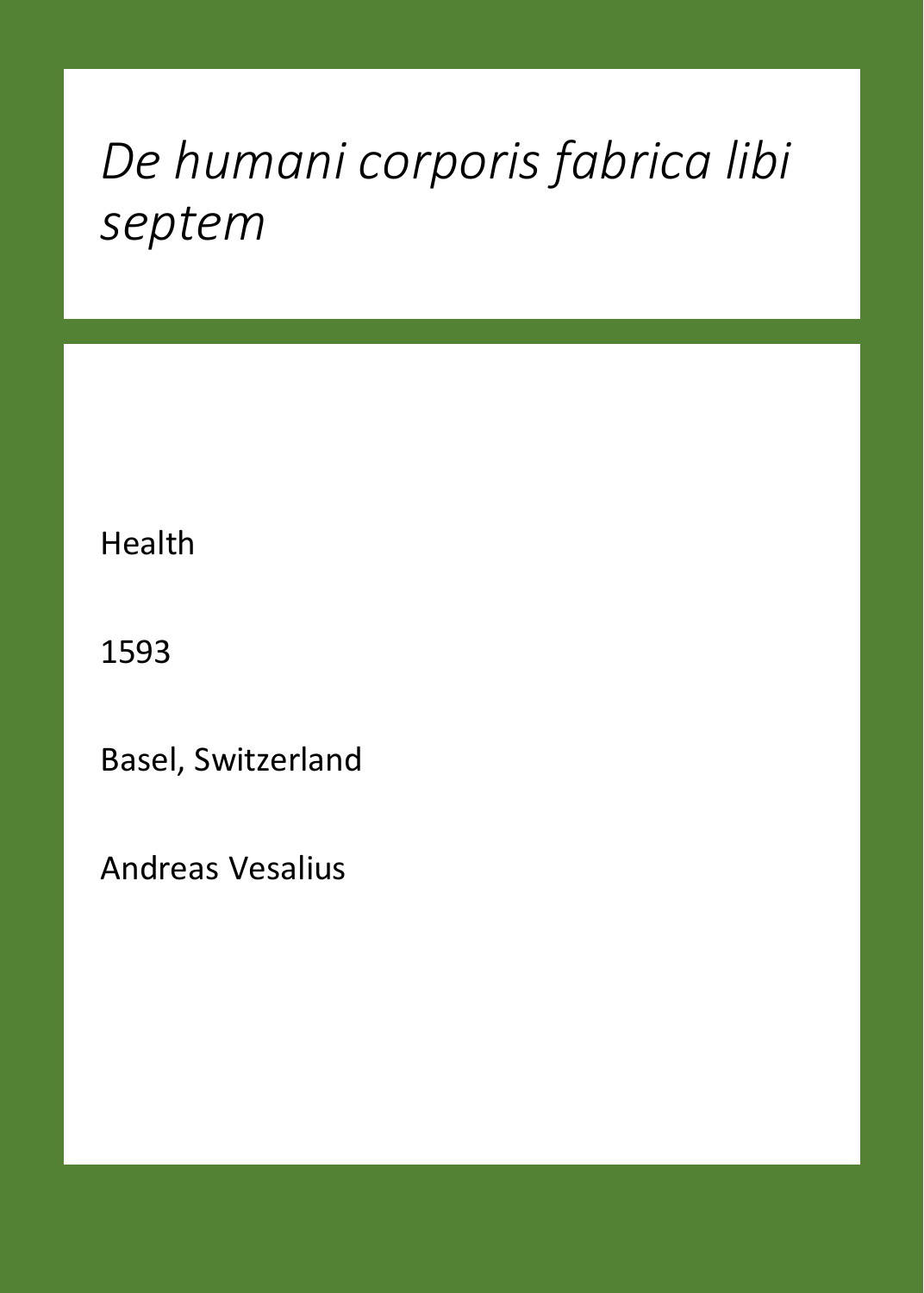## *Domestic medicine or, a Treatise on the Prevention and Cure of Diseases*

Health

1772

London, England

William Buchan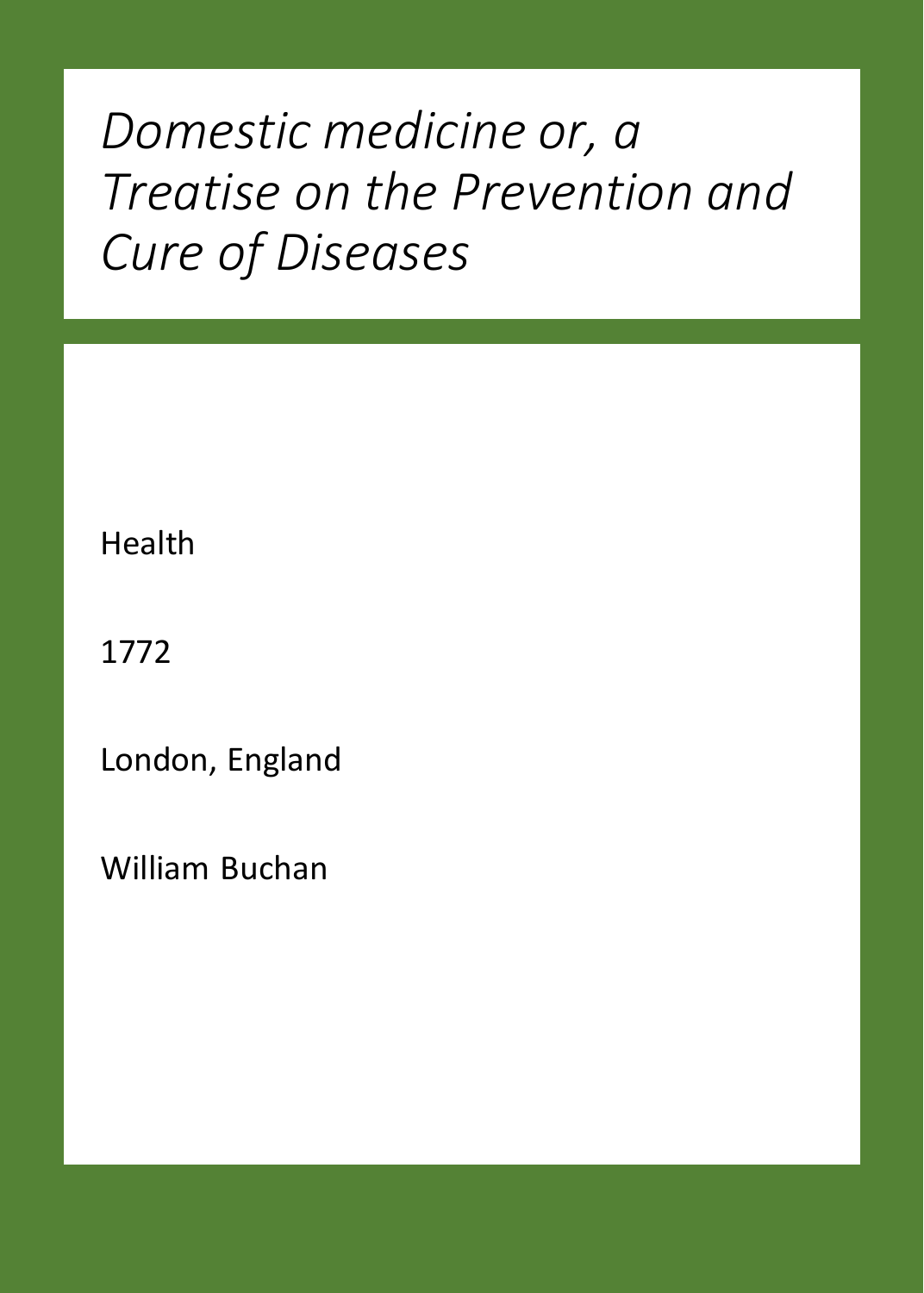## *Sur la Rage*, in *Catalogue of Scientific Papers* by the Royal Society

Health

1884

London, England

Louis Pasteur